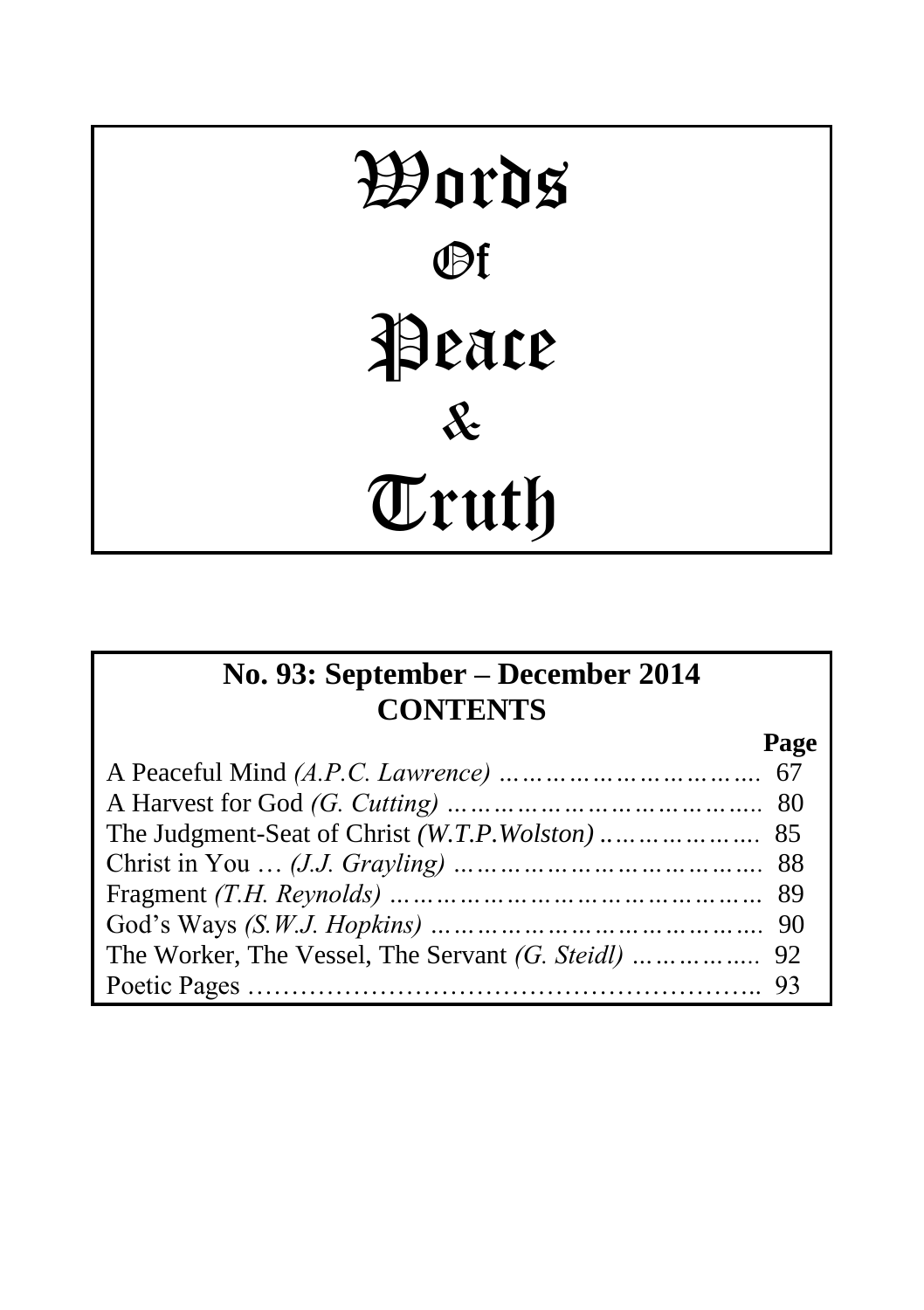# **WORDS OF PEACE & TRUTH** *(Esther 9:30; see also Zechariah 8:19)* **NO. 93: SEPTEMBER-DECEMBER 2014 Editorial**

It seems that many Christians are under a lot of pressure today. Of whatever kind this may be it is very real – and perhaps painful – to those who are experiencing it and we need to persevere in prayer for one another. Let us also always remember that the Lord Jesus as our High Priest ever lives to intercede for us (Romans 8:34; Hebrews 7:25). But, as we are reminded on pages 90-91 of this issue, God's ways are not our ways and He intends that we should profit from whatever He may be pleased to order for us, or allow us to pass through. Hebrews 12:7-11 helps us about this and we have the testimony of the psalmist as to the way in which he gained from his distress: "In pressure, Thou hast enlarged me" (Psalm 4:1 – Darby Trans.).

Besides prayer, the Lord helps and encourages us through the ministry of the word and I trust that among the variety of articles in this magazine, every reader will find something that is appropriate to his or her needs.

I regret that at the head of this page in the last issue the number was wrongly given as 91 (the result of cut-and-paste), though the correct number (92) appeared on the front cover; I apologise for this mistake, which was corrected on the website and in the later hard copies to be distributed.

*G.S.B.*

*Editor: Geoffrey S. Bacon, 58 Byron Avenue, Coulsdon, Surrey, England. CR5 2JR Website:* www.wordsofpeaceandtruth.co.uk *E-Mail:* [bacon707@btinternet.com](mailto:bacon707@btinternet.com) *Tel: 020-8660.2915*

\_\_\_\_\_\_\_\_\_\_\_\_\_\_\_\_\_\_\_\_\_\_\_\_\_\_\_\_\_\_\_\_\_\_\_\_\_\_\_\_\_\_\_\_\_\_\_\_\_\_\_\_\_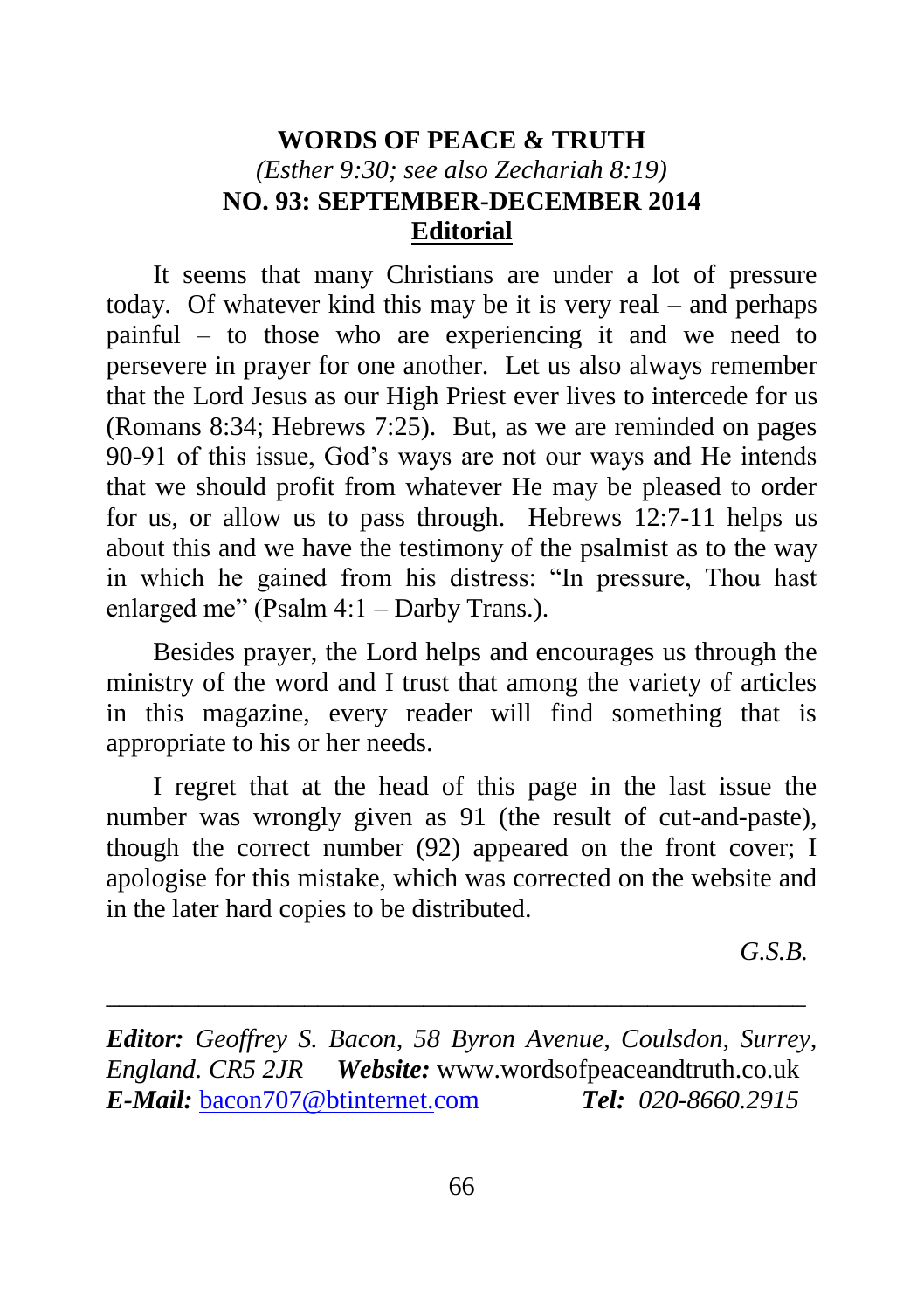#### **A PEACEFUL MIND**

# *Isaiah 26:3, 4; Romans 7:21-25 and 8:1-8½; Philippians 4:5½-7.*

One thing that is sorely needed by all of us is a peaceful mind. I believe there are positively millions of persons alive at the present time who would give all they possess to have a peaceful mind. Brethren here who come in contact with other believers, and with men generally, get that impression – that persons would give everything to have a peaceful mind. I believe that the enemy gets a real advantage from many of us because we go around with an agitated mind – and there is very much indeed to agitate us. But it leaves a loophole for the enemy, especially in younger persons, because it gives him an entry, by way of what they hear and what they see, to upset them and wherever you go you find that; you are told that young persons are upset by happenings. But I believe there is a secret, and that secret is having a peaceful mind.

And therefore I read, to begin with, out of Isaiah 26. We often hear the verse quoted, "Thou wilt keep *him* in perfect peace, *whose* mind is stayed *on Thee*; because he trusteth in Thee" *(following the King James Version – Ed*.). But that isn't exactly what the Scripture says, but "Thou wilt keep in perfect peace the mind stayed [on Thee], for he confideth in Thee" *(Darby Trans. – Ed.).* So it is a remarkable thing that the Spirit of God should record that the mind is of such an incalculable value to God that the Spirit of God says that God is going to keep in perfect peace the mind – "the mind stayed on Thee." Now that, I believe, is the secret of having a peaceful mind. Of course, it does not detract from the person whose mind it is, because it goes on to say "for he confideth in Thee." Therefore the prophet says "Confide ye in the Lord for ever, for in Jah, Jehovah, is the Rock of Ages."

So that confiding in God is the great secret, the secret of having a mind not brought under control by yourself or by taking a course of Pelmanism, but by confiding in God. And it isn't only that *you* are going to be kept in perfect peace, but the *mind* is too.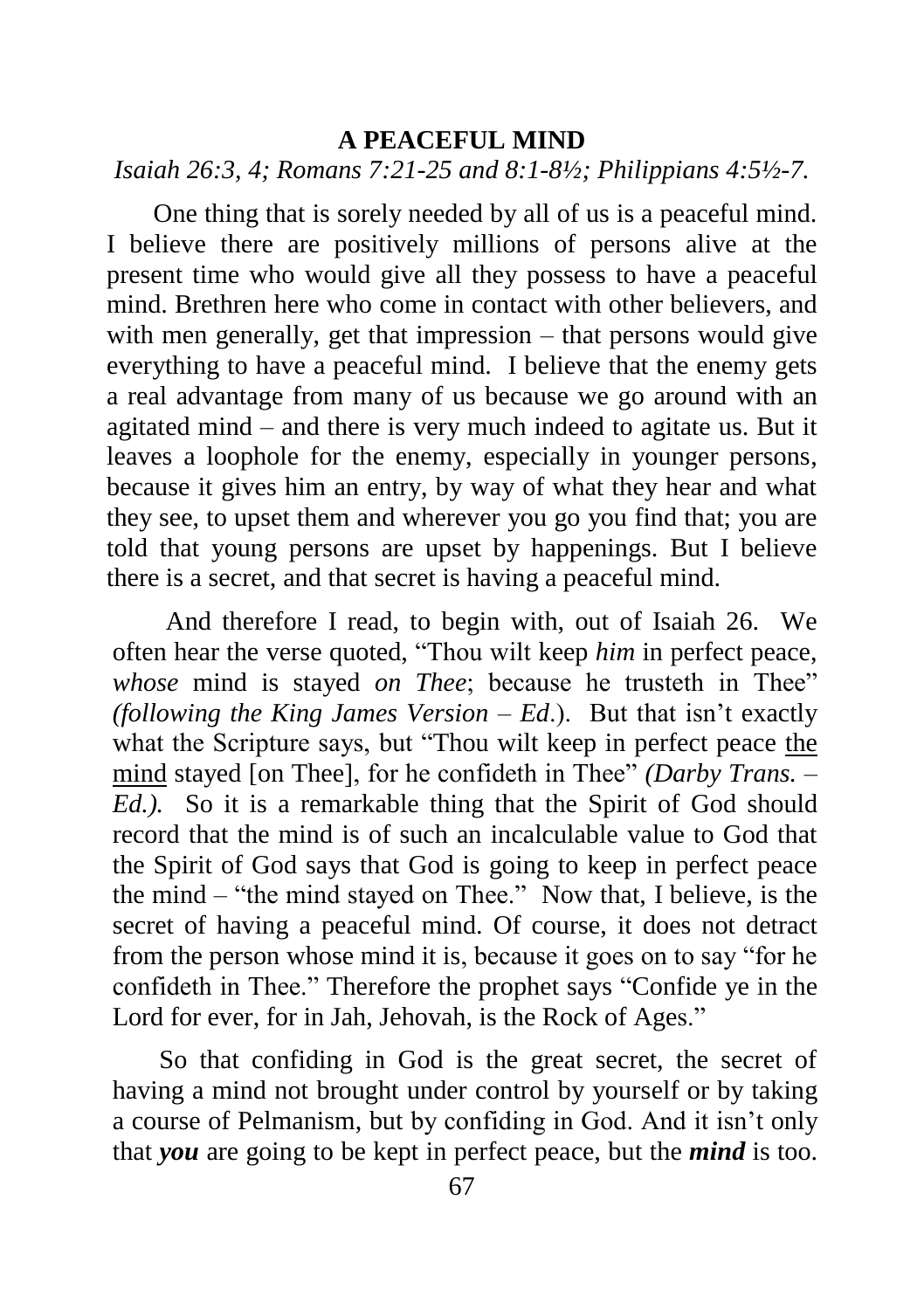And there's no use for persons to try to tell me that you can't distinguish between the person and their mind. The Scripture does say; "As (a man) thinketh … so is he" – that's Proverbs *(23:7)*, meaning to say that you can go along with people and they can deceive you all the way; you think their mind and heart are with you, and they're not at all – and we've known what that is. But in Romans 7, from which we have read, the apostle in going over his experiences very definitely distinguishes between himself and his mind. And therefore we have, I believe, to take these things very seriously to heart and come to a right judgment as to how our minds are centred and fixed.

To have a peaceful mind – what a secret that is! Many people that I know, godly persons, can't get a wink of sleep because their minds become active immediately they lie down. Well, He gives His beloved sleep *(see Psalm 127:2).* Sleepless nights in facing up to the realities of what God has to require of you, is another matter. One could say that in the night seasons His reins instructed him *(see Psalm 16:7).* But to start making a formal budget of your business plans, what you're going to do during the next week, is certainly not in keeping with a peaceful mind that is stayed upon God, because who knows whether I shall· be here tomorrow? Who knows when they go to bed and stay awake all night that they're going to do one thing that they thought about or that the circumstances are going to be like they plan? I don't say persons have to be careless but we come back in the Philippian epistle to exactly where we start here *(in Isaiah)*: "be careful about nothing; but in everything, by prayer and supplication with thanksgiving, let your requests be made known to God" – everything laid upon God, and the peace of God garrisoning your hearts and thoughts by Christ Jesus. You finish in that Scripture in Philippians, where we start here: "Thou wilt keep in perfect peace the mind stayed [on Thee]."

To have a mind stayed upon God is a priceless possession, I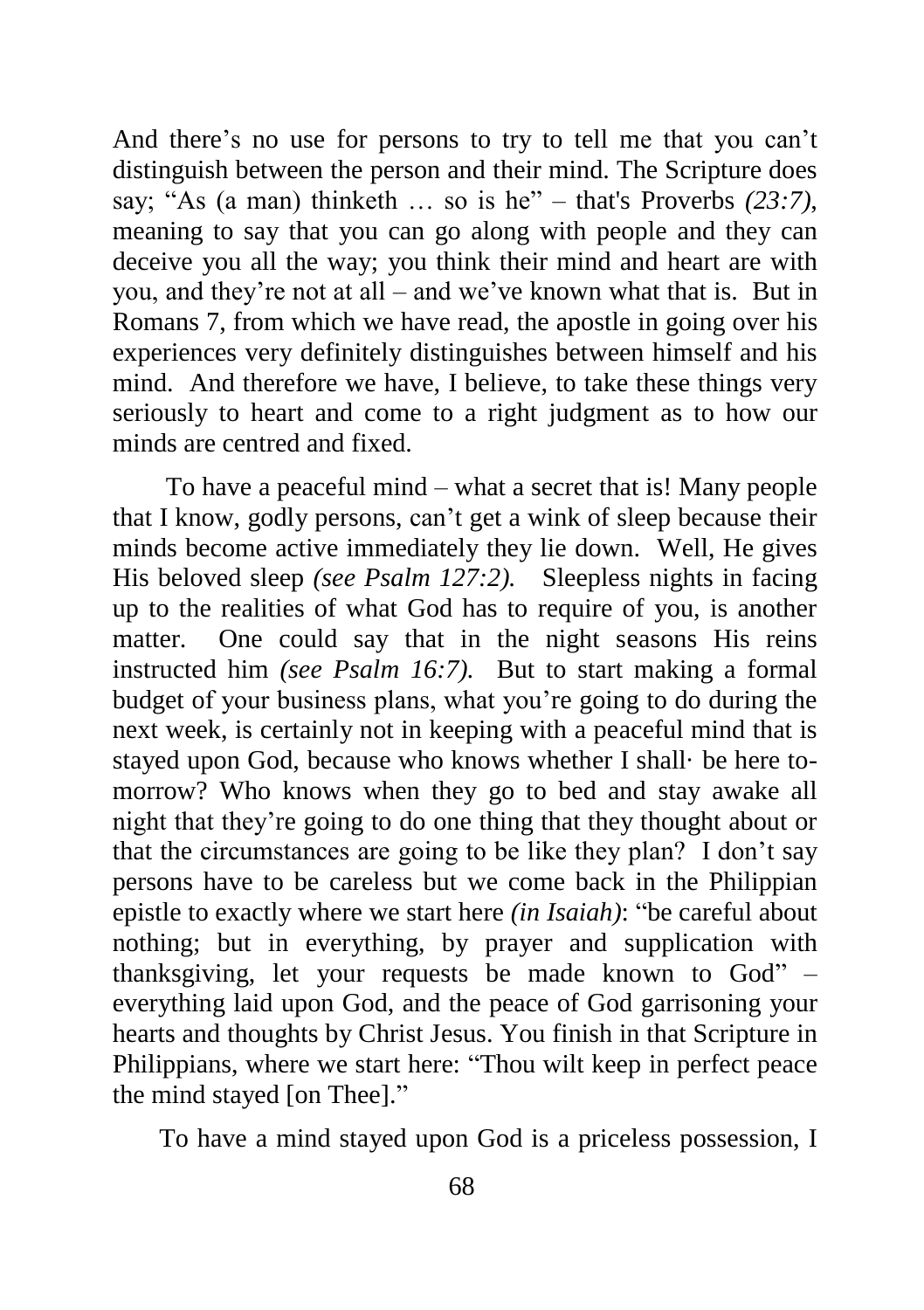would say; and the older one becomes, the more one finds the need for it because there is not the same resilience that there was in youth when you could set about in your mind from one thing to another, and think of half a dozen things at the same time. Therefore we need, do we not, to have a peaceful mind. It is remarkable that perfect peace, according to the footnote *(margin, KJV)*, is 'peace, peace;' and so you get a double portion of peace – not the perfection of it but a double portion.

So the writer says, "Confide ye in Jehovah for ever." Now what has come to me in regard of this is that to have a peaceful mind, we must have a contented one. And that once again raises its own problems, doesn't it? – to have a contented mind, introducing the matter of circumstances and what is prone to us as of the human family; in short, having what Scripture speaks about as a soul. We have a spirit, soul and body – we know the make-up of the human frame, the human life – and you have a mind.

I was just thinking as I came in how Matthew 11 is so often used in gospel preachings, and in other ways. "Come unto Me, all *ye* that labour and are heavy laden, and I will give you rest. Take My yoke upon you, and learn of Me; for I am meek and lowly in heart: and ye shall find rest to your souls." A contented mind flows from having rest of soul in the presence of Jesus, because the soul as spoken of or dealt with in that setting is the seat of our longings and aspirations – what we would like, what we want to do and all the rest of it. But Jesus says this is the only way that you can find rest for your soul – which must be distinguished from peace of conscience. He doesn't say: 'Take My yoke upon you and learn from Me, and you'll get peace of conscience;' that's another thing again that affects your mind; but rest of soul is one of the great things that we need in our day, and one thing that militates against it is prosperity  $-$  just one of the things.

The Lord Jesus speaks about that in Luke 12. There was a very prosperous man, and what God had given him – his lands –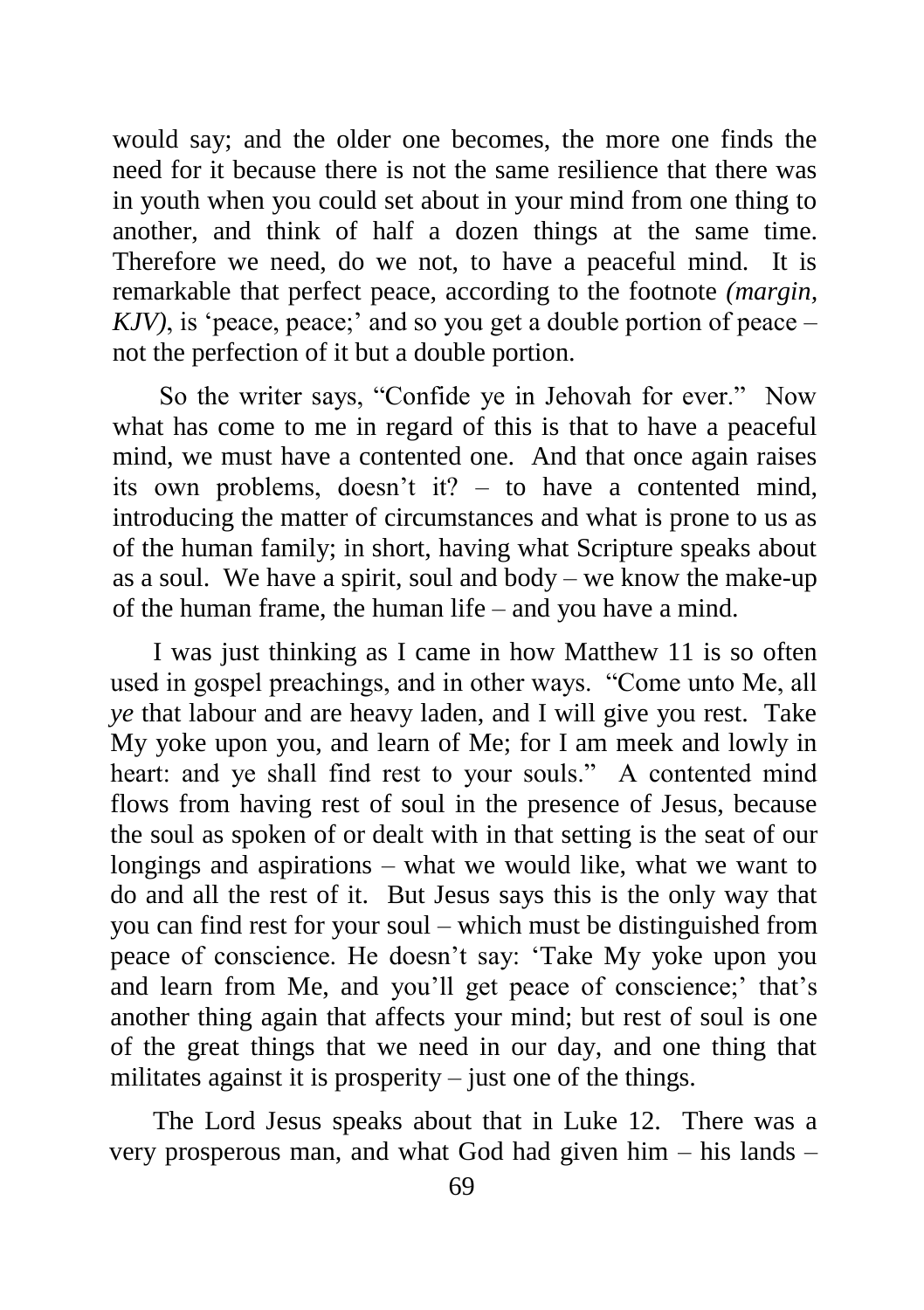brought forth plentifully. So that set his mind thinking and "he reasoned within himself;" now that's your mind talking to you, if you reason within yourse1f. I don't know the experiences of other people here, but I know that over many years my mind has had conversations with itself. He reasoned within himself and then he came to a conclusion. With your mind not governed by the God who has given you prosperity, you may come to conclusions that will lead you far astray. And the conclusions were that he was going to pull down his barns and build greater; he was going to make every provision not only for the present but also for the future, and then he was going to talk to his soul about it. First of all he had his thinking in his mind, what he was going to do.

Don't misunderstand me, these are days in which persons have to look very closely with their minds into what they may be linked up with or affected by. We're not to be careless about anything. We're to be careful about nothing, but not to be careless. The careless man just says, 'Well, I'll just take the circumstances as they come and let them take their course.' But that's very different from a man who has resolved in his mind to do certain things and then he starts to contaminate his soul, which to my mind is a very serious thing, although I've done it myself. He has a conversation with his soul and he says, 'you know, soul, my mind has been active and I've got the whole thing laid out, so now you can take your ease. You've got much good laid up for a long while; take your ease, eat, drink and be merry.' God says, as it were, 'Well, that man's mind has come to certain conclusions, and he has brought his soul into the matter. All I can say to that man is: "Fool, this night thy soul shall be required of thee."'

Just as I was saying, who can tell whether one of the things you go into and meticulously work out, will ever happen. And may nobody in this room have the title of "Fool" said of them because here was a man who had his workings with his mind, and he left God completely out of his considerations. James says that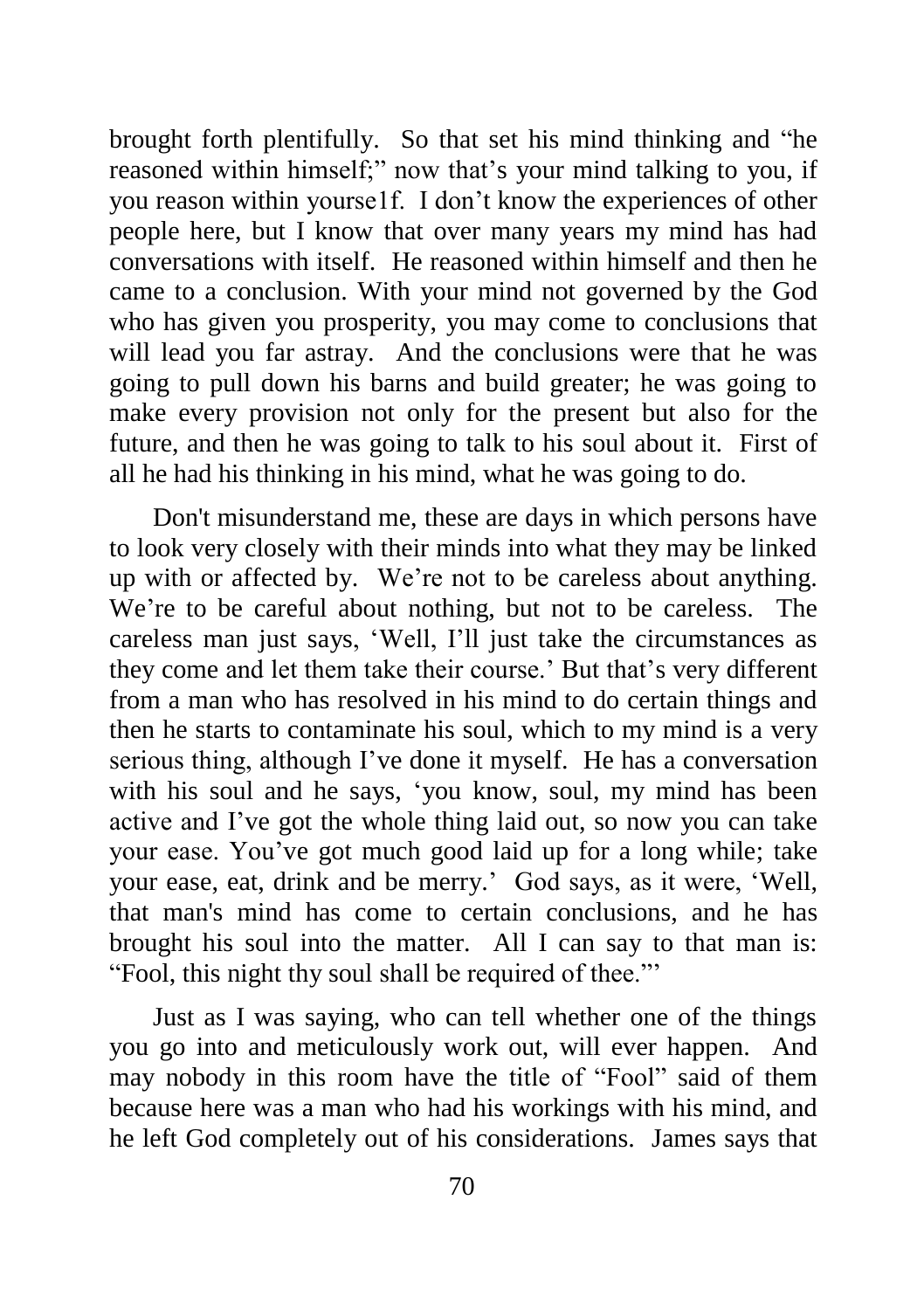you have to say: "If the Lord should [so] will and we should live," not that we're going to a certain place and we're going to stay there so long but if the Lord will and we live. And therefore one who takes those things into consideration gets a result as having been with Jesus and come to Him and taken on His yoke. It is a remarkable thing that that yoke is not a yoke like a yoke of oxen: that yoke is a singular yoke. You know well that quite frequently in our island\* we've seen people on a Saturday, or on a weekday, taking in their water from the well, and they have a yoke on their shoulders, and they have a bucket at each side. Now that's the word that is used for this yoke. "Take My yoke upon you" – not to be yoked with the Son of God as I myself have often spoken of it. That isn't what it means. It means His yoke here was to do the will of God and complete His work *(John 4;34, 6:38).*

That was the yoke of Jesus, and He says: "Take My yoke upon you, and learn from Me" – 'see how I did it.' You might say: 'Oh well, you haven't got the thing to put up with that I have – you don't know, even my parents don't know, how much I've got to put up with, at school and in the office, or wherever I may be, on the boat; you don't know;' but He says, I *do* know. "Coming into the world He says, Sacrifice and offering Thou willedst not; but Thou hast prepared Me a body" (Heb. 10:5). "Lo, I come … to do, O God, Thy will." And He would say: 'Come to Me, and I'll show you; learn from Me how I was able to go through to do the will of God, and never to have a thought different from that.' He says: "Learn from Me" – and He has just had to speak in a condemnatory way of the cities in which His mighty works had taken place *(Matt. 11:20-24)*; He accepted it all. "I praise Thee, Father, Lord of the heaven and of the earth." Do you think the Father couldn't have changed those circumstances in a moment? Of course He could. Jesus says at the very end, I have only to ask the Father and He would send Me more than twelve legions of

*\* The speaker lived on the Isle of Lewis in the Outer Hebrides.*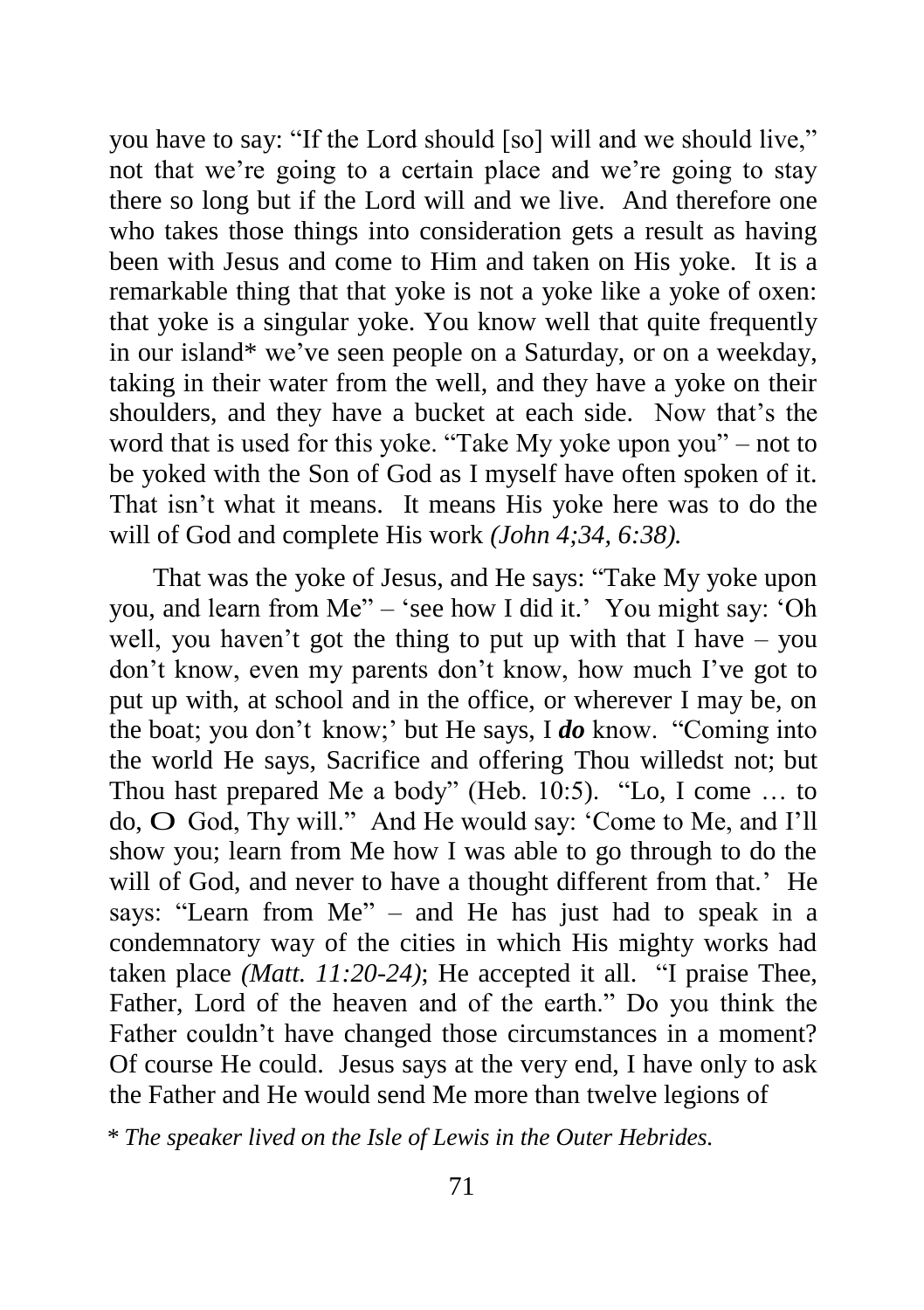angels *(see Matt. 26:53).* We know what one angel was able to do to the host of Sennacherib *(see Isa. 37:36)*; what about twelve legions of them? He doesn't ask. All He does is to ask for you and for me. If there is anyone here tonight without Christ, I would tell you that Jesus asked for you, and at that point, with all His sufferings before Him. He says: "Father, forgive them," *(Luke 23:34)*, opening the door of the city of' refuge.

So He says: "Learn from Me;" the way in which He went through, the way in which He was always available to men on behalf of God. "I was not rebellious," He says in the prophet, "I turned not away back" *(Isa. 50:5).* What would have happened to you and me, I ask you, if Jesus had said, 'I am not able to take any more; I am going back to glory as I came, alone.' What would have happened to us? Such a thing is unthinkable, I know. But that's what people say, they say all the time 'I can't take any more.' Well, it shows, I think, that they haven't been in the presence of Jesus. They may be burdened, they may have heavy hearts, and who of us hasn't a heavy heart sometimes in our individual histories? – maybe very often heavy because of things in our localities; maybe heavy hearts about persons we find being enticed away from the Lord. And He is standing and saying: "Come to Me, all ye who labour and are burdened, and *I* will give you rest. Take My yoke upon you, and learn from Me." 'I will lead you.' Find rest for your souls in the company of One who is meek and lowly in heart and in mind. Marvellous isn't it, to think of the mind that was in Christ Jesus! The apostle dwells upon it in the Philippian epistle, that mind which is intended to be found amongst us collectively in the setting of that Scripture. "Let this mind be in you which was also in Christ Jesus; who, subsisting in the form of God  $\ldots$ " – an amazing thing that that character of mind, and what He thought at that time, is intended to pervade the company of those that come together: "Let this mind be in you," the Scripture says.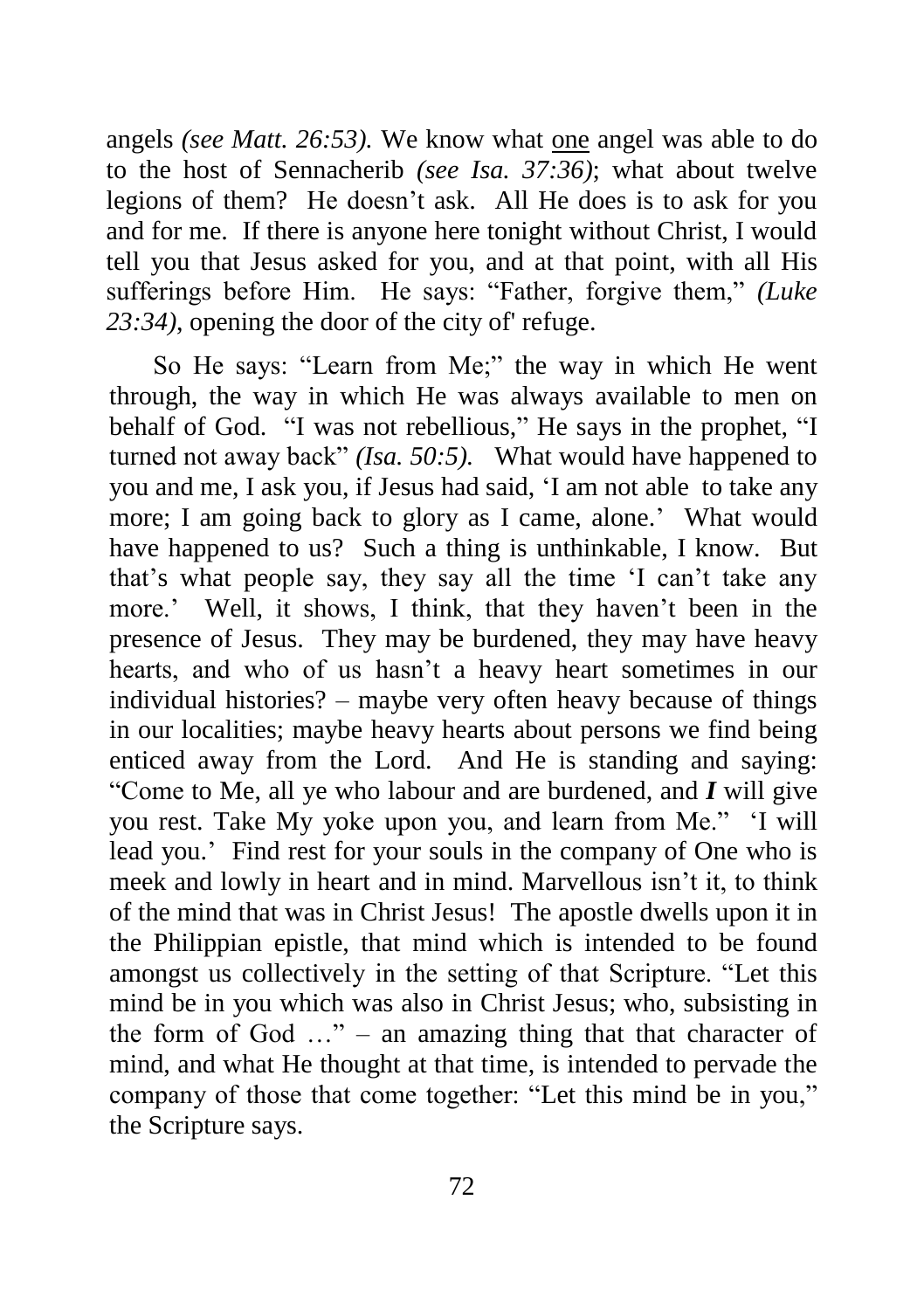So a contented mind is something that I believe we should cultivate; having and keeping, whatever the circumstances, a contented mind. If we go through the Scriptures, we shall find that a contented mind is constantly brought up, particularly in regard of circumstances but in other ways too, and as having the activities of the enemy, because it is a very easy approach that the enemy has into our minds if they are distracted from Christ; if we haven't got peace of conscience, restful consciences: that is one of the principal things that can bring about restless minds. Of course, it is right, as I said before, to have consciences which are affected if we haven't found the solution of what is affecting our consciences, if it is a question of not having accepted what God has presented to us from our childhood, perhaps in gospel meetings and other meetings. If we haven't faced up to what God requires of us, we're still without Christ.

What a terrible thing that is; no wonder your conscience is affecting you; it is the monitor that is given to us so that we should be aware of these things, of what is right and what is wrong in our dealings with one another, and it is amazing how values are going down and down. I was only hearing my own son saying not more than a month ago that during his last business visit to a certain city, he found that in the previous three months persons whose word he could take, had not then an element of truth or confidence in them at all; they were prepared to lie openly. That's how values are going down and down, and what we require is to understand how God maintains His values and what He has done through the death of Christ in order to give us everything that we need so that our minds and peaceful conditions with Him should not be interfered with by the beatings of an accusing conscience. And so what we need, I believe, is the teaching of the epistle to the Romans, in which there is a remarkable laying bare of what we are, what man is, in the sight of God, and what he's capable of; and yet at the same time, the unfolding of the wonderful things that God has put within our reach in order to meet every circumstance.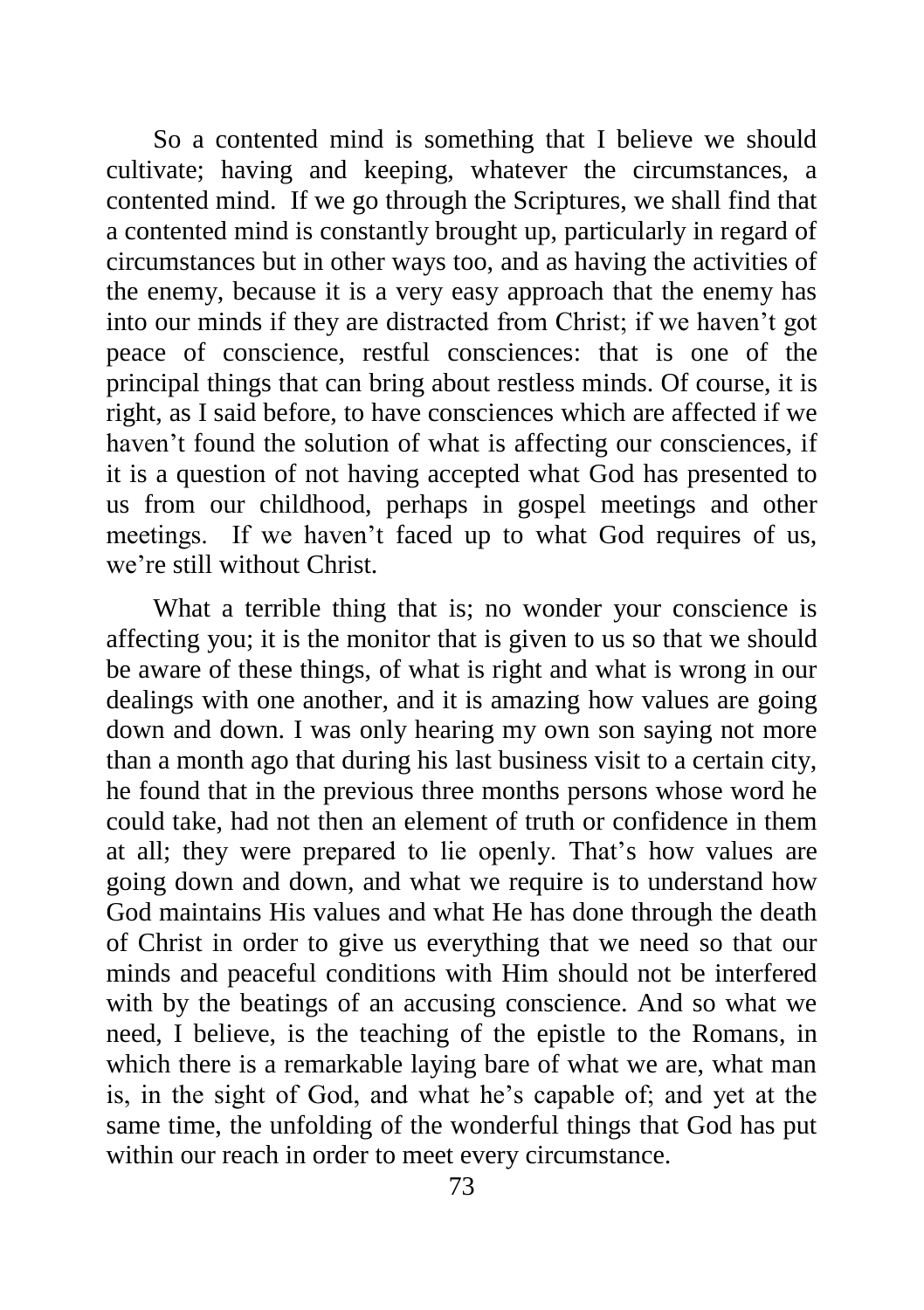People speak about the 7th of Romans, but I think they refer very largely from verse 7 onwards, because in the first six verses of that chapter you get some very wonderful things told you, very wonderful things, although I am not going to speak about them tonight. From verse 7 to the end there is no thought in the writer's mind of having any connection with God or with Christ at all. It is an extraordinary thing, but in that section he is entirely occupied with a stocktaking of himself, and what is going on inside; a selfexamination. And of what is it in view? – deliverance. How much do we hear about deliverance in our day? Changing your man – these wonderful expressions that our elder brethren used to use. Deliverance: a young man went up to Mr. Stoney after a meeting of his and was very distressed; he said: "Can you tell me, Mr. Stoney, how it is that the enemy has a special target at younger persons. Here am I, and I'm wanting to be wholly devoted to the Lord." So Mr. Stoney said to him: "Are you ever disappointed in yourself'?" "Yes," he said, "I am, all the day long." "Well," said Mr. Stoney, "that's the trouble. You wouldn't be disappointed in yourself unless you expected something from yourself. You can often be grieved with yourself, but not disappointed." God has ended that man and He isn't expecting anything from him except what Romans 12 says: "... by the compassion of God, to present your bodies a living sacrifice, holy, acceptable to God." No disappointment comes up in that. You might be grieved, because grief is a love-word. So it says, "grieve not the Holy Spirit of God" *(Ephesians 4:30)*. We mustn't grieve Divine Persons, but we grieve ourselves and we are sorrowful that we find what we do find, but we are never disappointed. If we are disappointed it shows that we are expecting something from the man that God has ended according to the teaching of this passage.

But he finds a certain outstanding and never-altering truth; that is, that in me, in my flesh, good does not dwell. It is a very, very good thing when we learn that. We're always thinking we could improve ourselves a little bit so that we should be just that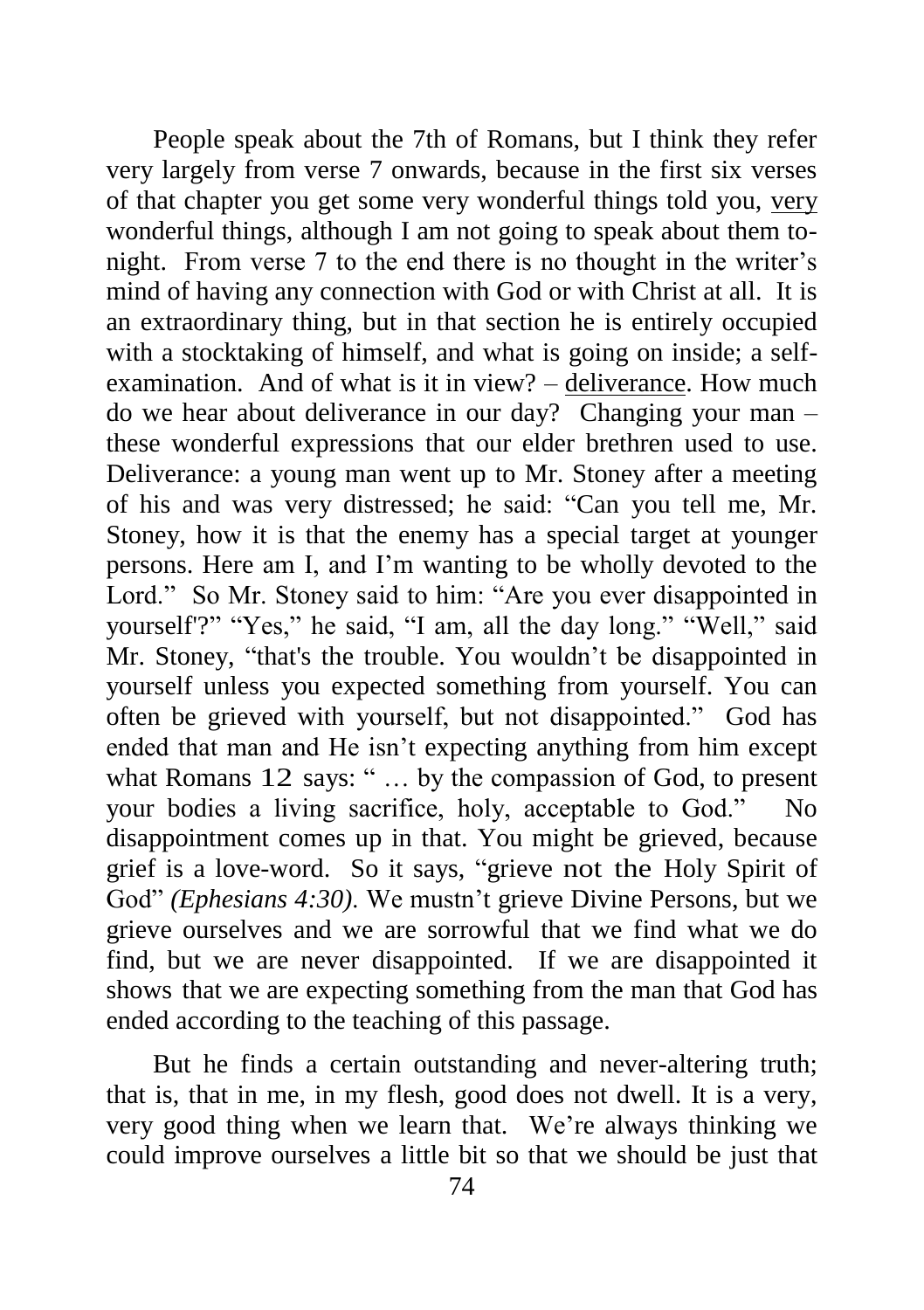little bit more respectable. But, you know, in me, that is in my flesh, there's no good. And if there's no good there, what can you do? You can't get a start. So he comes to that and then he says "But if what *I* do not will, this I practise, it is no longer *I* that do it, but the sin that dwells in me. I find then the law upon *me* who wills to practise what is right, that with *me* evil is there. For I delight in the law of God according to the inward man:" – He distinguishes between the other law warring in his members and the law of his mind  $-$  "but I see another law in my members, warring in opposition to the law of my mind." So that what I have been speaking about is that we require to come under His authority; to have a mind that not only confides in God, not only one that is prepared to find rest in the life, the wonderful life and death of Jesus, but to come under, to have that mind brought under the law of God. So that we haven't got a mind like this, a floppy, flabby mind. This is a very great hindrance to young persons and to older ones too, sorrowfully. He finds that there's a law, he delights in the law of God according to the inward man, but he sees another law in his members, warring in opposition to the law of his mind, and bringing him into captivity to the law of sin which exists in his members. "O wretched man that I am." No wonder, and that's how you go on to the end of your days unless you take yourself in hand. "O wretched man that I am."

I was once at a reading with my wife at Brackley and Mr. Coates was there. He didn't have very much time for these huge meetings; he used to drop in to little meetings and we happened to be there. They were reading Romans 7, and a brother said; "Mr. Coates, why do you think in the midst of this he brings in this wretched man?" Mr. Coates had an angelic, spiritual smile. He smiled all over his face and said: "My dear brother, to put him out in the next verse!" And that's the thing that the apostle comes to; he says that he's a wretched man, and no wonder. I live in the midst of hundreds of believers who are wretched men; I say it respectfully, but they haven't known deliverance. And so he says;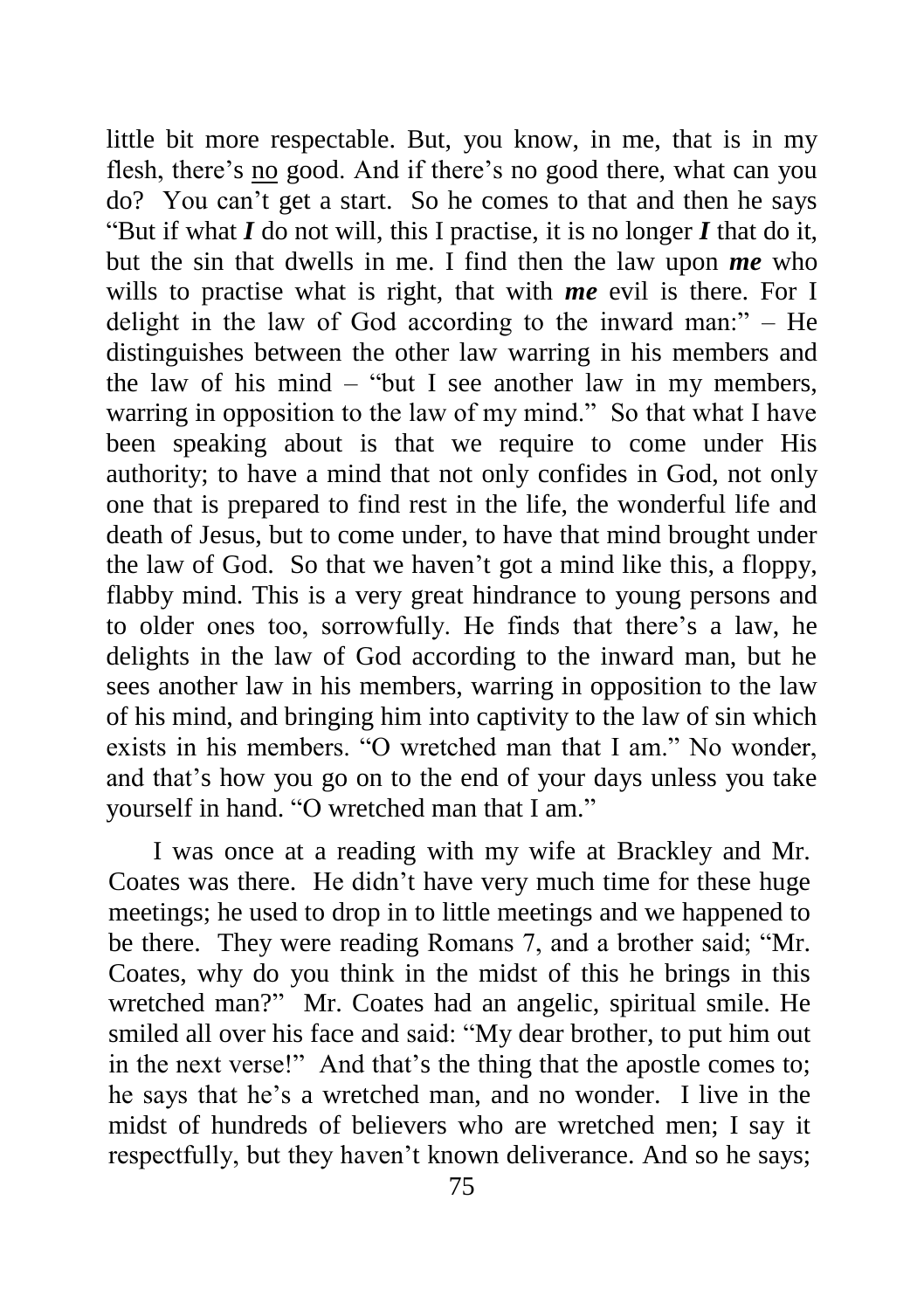"I thank God, through Jesus Christ our Lord." What a wonderful thing to think that this wretched man has been for ever put away, put out because God is the Deliverer and He has done it through our Lord Jesus Christ.

Now the first thing that is said of a delivered person is, "So then I myself with the mind serve God's law." Now he's in the position where he can once again associate himself with his mind· and together they can serve God's law. It is a wonderful thing, you know, to really get into deliverance. And I doubt if anybody could … well, I don't say, I doubt, because some persons have told me they know, they could tell me the actual moment when they got deliverance, but I'm afraid I couldn't. But Paul here did; he shouted out this thing – "O wretched man that I am! who shall deliver me out of this body of death?"

Your body, as Romans 12 says, should be presented to God, so that you're not conformed to this world, you have a mind that is in subjection to the law of God, and that mind is a renewed mind. "Be not conformed to this world, but be transformed by the renewing of your mind, so that you may prove what is the good and acceptable and perfect will of God." So the delivered person requires, I believe, to go with the teaching of chapter 8; that is, that you come out into a realm where there is no condemnation. I think quite a lot of the persons that we have to rub shoulders with would be unemployed half their time. They would have to get redundancy money because they're enjoying condemning themselves; they spend more than half their time condemning themselves. But in this sphere, where there is no condemnation, it isn't just that God doesn't condemn you, but there isn't any condemnation in the sphere at all. You don't condemn yourself. You are brought up into a realm where what God wasn't able to do because of the flesh in you and because of the law being weak, He has sent His own Son in the likeness of flesh of sin and by a sacrifice for sin He condemned it. You see, God can never forgive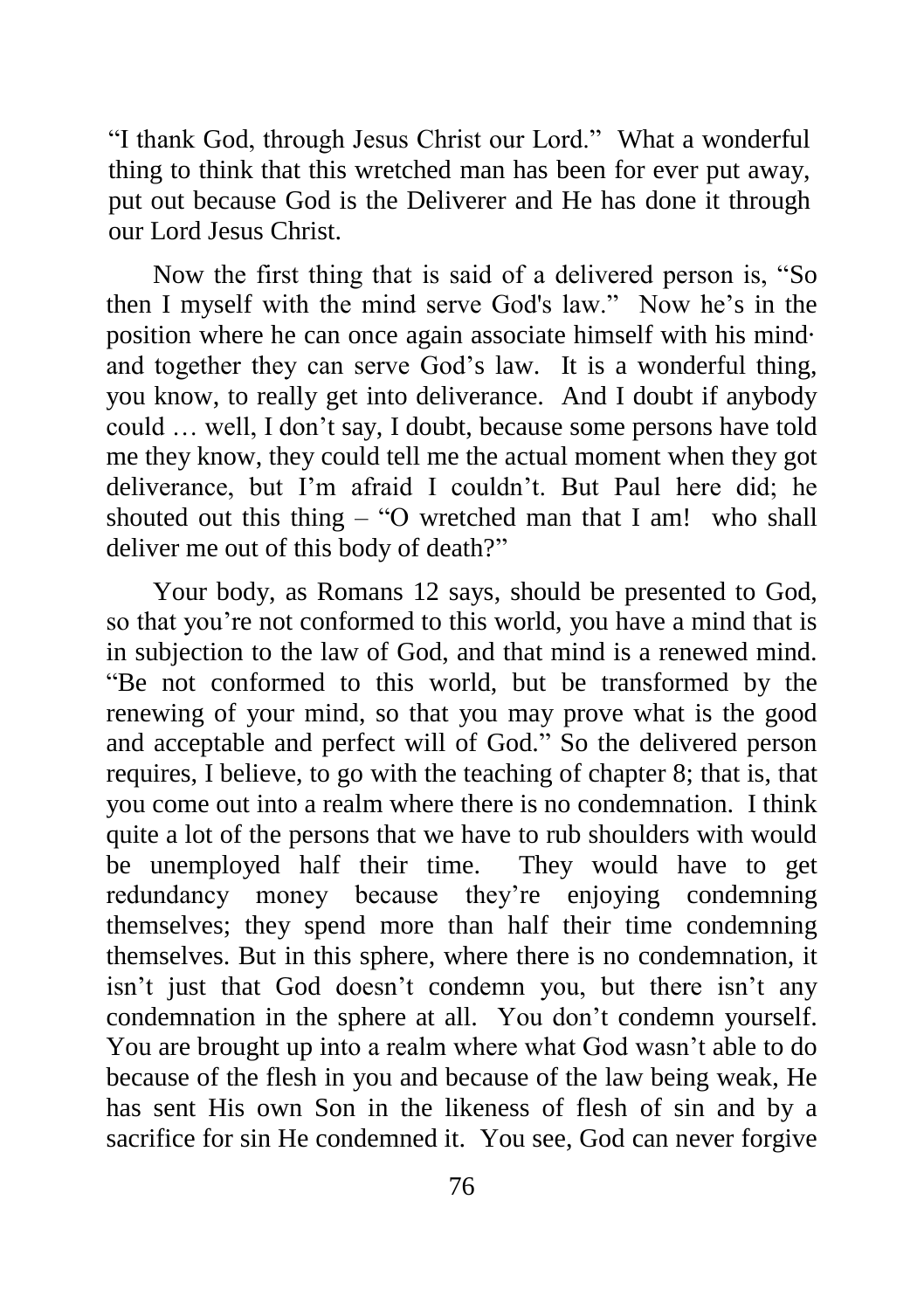sin. You must learn, I believe, what differences the Scripture makes. God is a forgiving God and He forgives *sins* freely because of the precious shed blood of Jesus, but He could never forgive *sin*, so by a sacrifice for sin He had to condemn it. If He had condemned it in me, there would have been eternal hell for me. But He condemned it in the One in whom there was no sin, made Him to be sin so that we might be the righteousness of God in Him. Think of the sinless One made sin so that what God could not condemn in the creature that He wanted near to Himself, He has done it in His own Son, and He has brought us out into this wonderful sphere where there is no condemnation; and one man at least says that "the law of the Spirit of life in Christ Jesus has set me free from the law of sin and of death" and if that is applicable to Paul, it is applicable to every person in this room to-night. I have to hang my head as to how little I know of the Spirit of life in Christ Jesus. That is the Spirit that radiates in this wonderful realm where there is no condemnation.

Now all this is in connection with the mind that I've been speaking about. It says in verse 5 of this eighth chapter that "they that are according to flesh mind the things of the flesh; and they that are according to Spirit, the things of the Spirit. For the mind of the flesh is death; but the mind of the Spirit life and peace." So that in this acceptance of deliverance and an understanding of what God has done to provide me for the realm in which there is no condemnation, I don't say that there is no grief and that there is no self-judgment; that has to go on but in the realm as God sees it, there is no condemnation. And so you can have a peaceful mind without your conscience, a guilty conscience, battling at you all the time, and you know there are many, many believers that are like that.

It is communion week, as they call it, just now at home, and possibly there will be at least 5,000 believers gathered in the town, and on Thursday they have what they call 'fast day' but it is really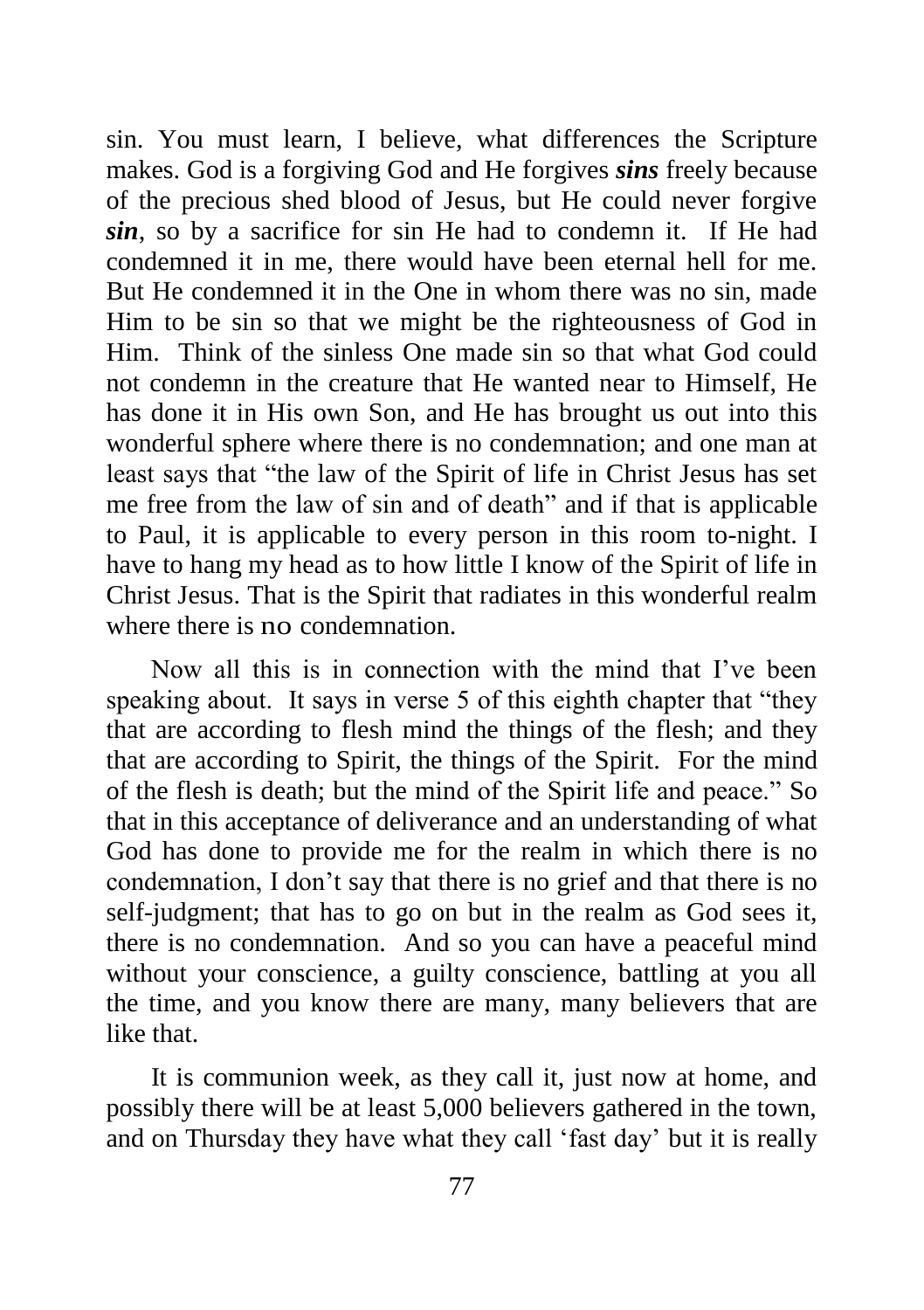their interpretation of the day of atonement, when they call to mind all their sins twice a year. In Israel it was only once a year, but they've helped it forward; it's twice a year, and I was saying to some of them the other day, why do you want to do what God has already done? It must be very, very distressing to Him that you do this, because He says: 'Your sins and your iniquities will I remember no more' (Heb. 8:12). The writer to the Hebrews says that if' there has been purgation of sin, what is the use of' bringing them back to memory? No earthly use of bringing your sins back, because God has taken them away. They would understand that in the day of atonement *(Leviticus 16)*; there was the goat that went into the land of forgetfulness. The blood of the one goat was offered up in expiation and the other one went into the land of forgetfulness. Because of' the blood of' calves and goats not being able to do God's work, having to be repeated once a year, Christ came, and as we read in the 9th chapter of that epistle " … by His own blood, (He) has entered in once for all into the holy of' holies, having found an eternal redemption."

The whole position is that we are brought into a realm where persons can regard themselves as being in Christ; they can regard themselves as being in Spirit as this chapter says *(verse 9)* and the result of it is that when we pass over to the Philippian epistle just for a moment, he says "The Lord is near. Be careful about nothing; but in everything, by prayer and supplication with thanksgiving, let your requests be made known to God." Don't go into the presence of God thinking that He is going to condemn you straightaway. That's what these poor souls do. They have no liberty to go into the presence of God, because they are afraid – the fear of death, the fear of man and the fear of the power of sin.

We may well be afraid of the power of sin; indeed, what terrible things come into our minds during the most sacred moments, if we are honest. But I would like to say to young persons here tonight, if things like that come into your mind, never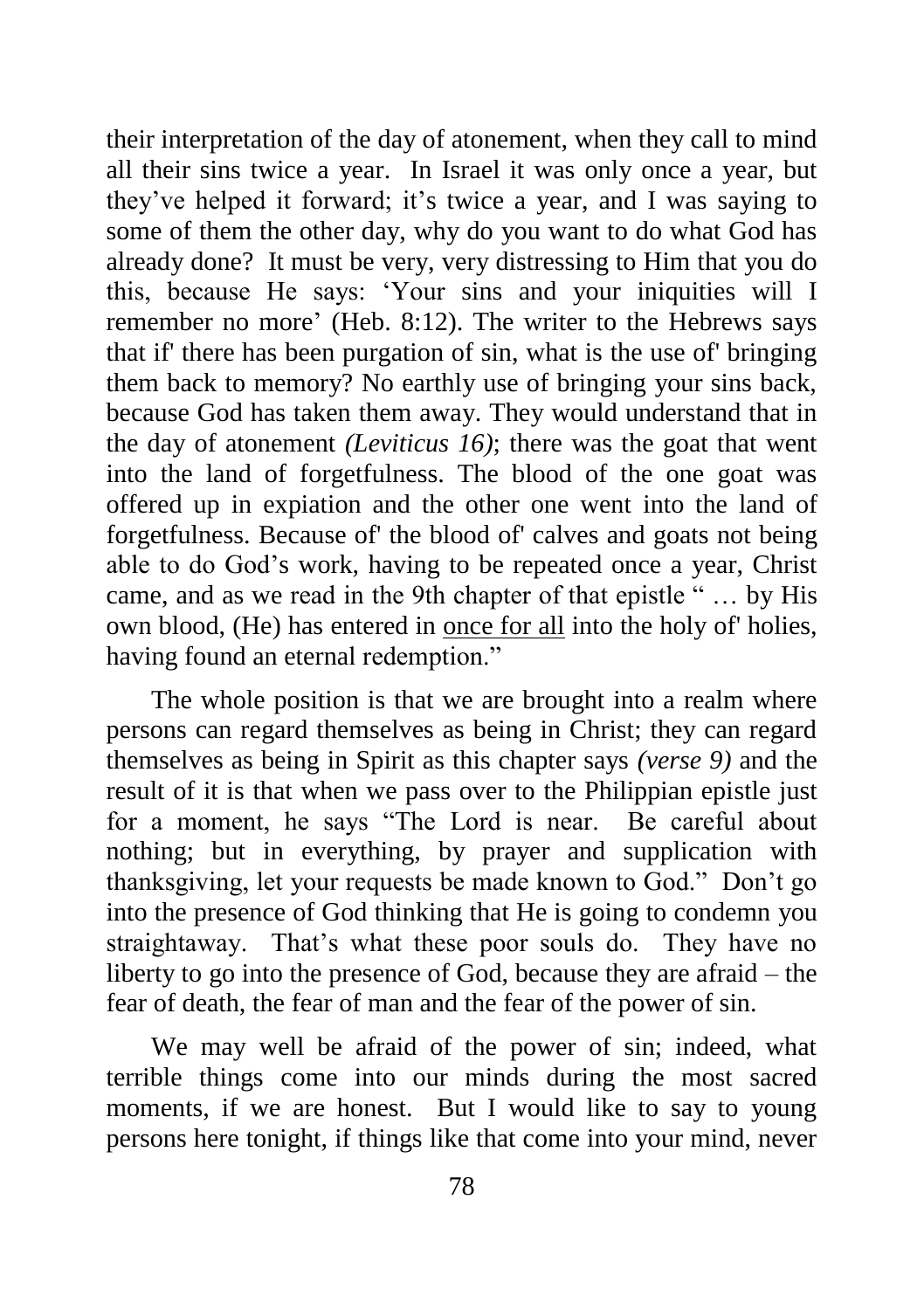play with them. The power of the enemy has been broken, but yet he still has the power of sinful thoughts coming into our minds and we have a tendency to play with it and the result of that is sin. James says, "Let no man, being tempted, say, I am tempted of God. For God cannot be tempted by evil things, and Himself tempts no-one. But everyone is tempted, and drawn away, and enticed by his own lust; then lust, having conceived, gives birth to sin; but sin fully completed brings forth death." You haven't to go further afield than to take account of David looking at Bathsheba; thoughts came into his mind and he played with them and he sent and inquired. When the word came to him that she was the wife of somebody, that should have been immediate self-judgment. Instead of that, he went down the road of death.

Therefore the power of the enemy must be resisted by the Spirit of life in Christ Jesus, and this enables us, as it is said in Colossians, to have our minds set on things above and not on the things on the earth. There is glory to come down; the One in whom our life is hid is going to be revealed and it says that when He appears we shall be with Him and share His glory. The Spirit gives us a power outside ourselves and enables us to come into the presence of God, making our requests known to Him. And then it says, "And the peace of God, which surpasses every understanding, shall guard your hearts and your thoughts by Christ Jesus."

May the simple word here to-night in regard to our minds, remain in our minds, so that we may value more what God has done in order to give us peaceful, restful minds, confiding minds; and as it says in that same epistle, as we are found together, may we have a lowly mind, each person regarding others better than themselves. And that is the kind of mind that is going to be raptured, the mind that was in Christ Jesus. You know, old Mr. C—r, who used to come around these parts, affected me very much. One evening he was speaking and he said; You know, at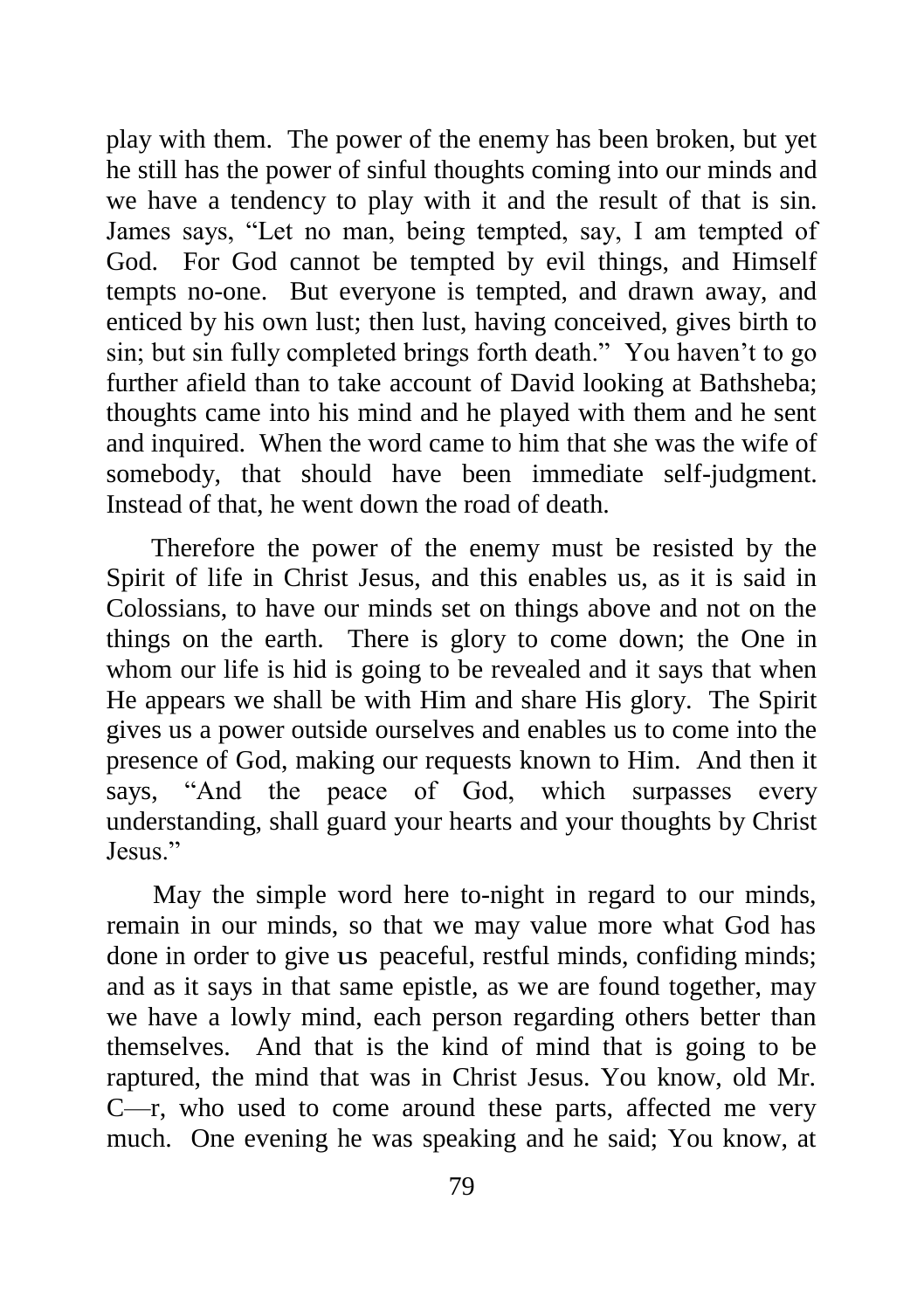the rapture the 'In' is going to be taken out of information and all that's going to be left is formation, and that formation is for the image of God's Son.

May our hearts be encouraged to take these matters up and to look into them and to see that they are protective as far as lovers of our Lord Jesus are concerned in such a difficult day as we are in at the moment.

*Address given by A.P.C. Lawrence (apparently the last before the Lord called him home) at Gardenstown, 26th August, 1972.*

# **A HARVEST FOR GOD IN THE HEARTS OF HIS SAINTS**

*Luke 24:45, 46; Matt 13:45; Luke 8:5.*

THE verse first read this morning struck me much, "Herein is my Father glorified, that ye bear much fruit; so shall ye be my disciples" (John 15:8), and I desire, by the Lord's help, to continue a little longer on that line.

In the scriptures I have read the Lord stands before us in three distinct characters of service.

First, He was here as a *Sufferer;* we all believe that.

Secondly, He was here as a *Seeker.* He came in search of something for Himself, "a pearl of great price," a hidden treasure; He was looking for that which would bring Him unchanging and eternal satisfaction. We know what that was. "He loved the church, and gave himself for it."

Thirdly, He came as a *Sower,* and it is this which I desire to bring before you for a few moments. He came to *produce* something. A harvest for God in the hearts of men was before Him, and He came sowing in order to produce fruit for that coming harvest.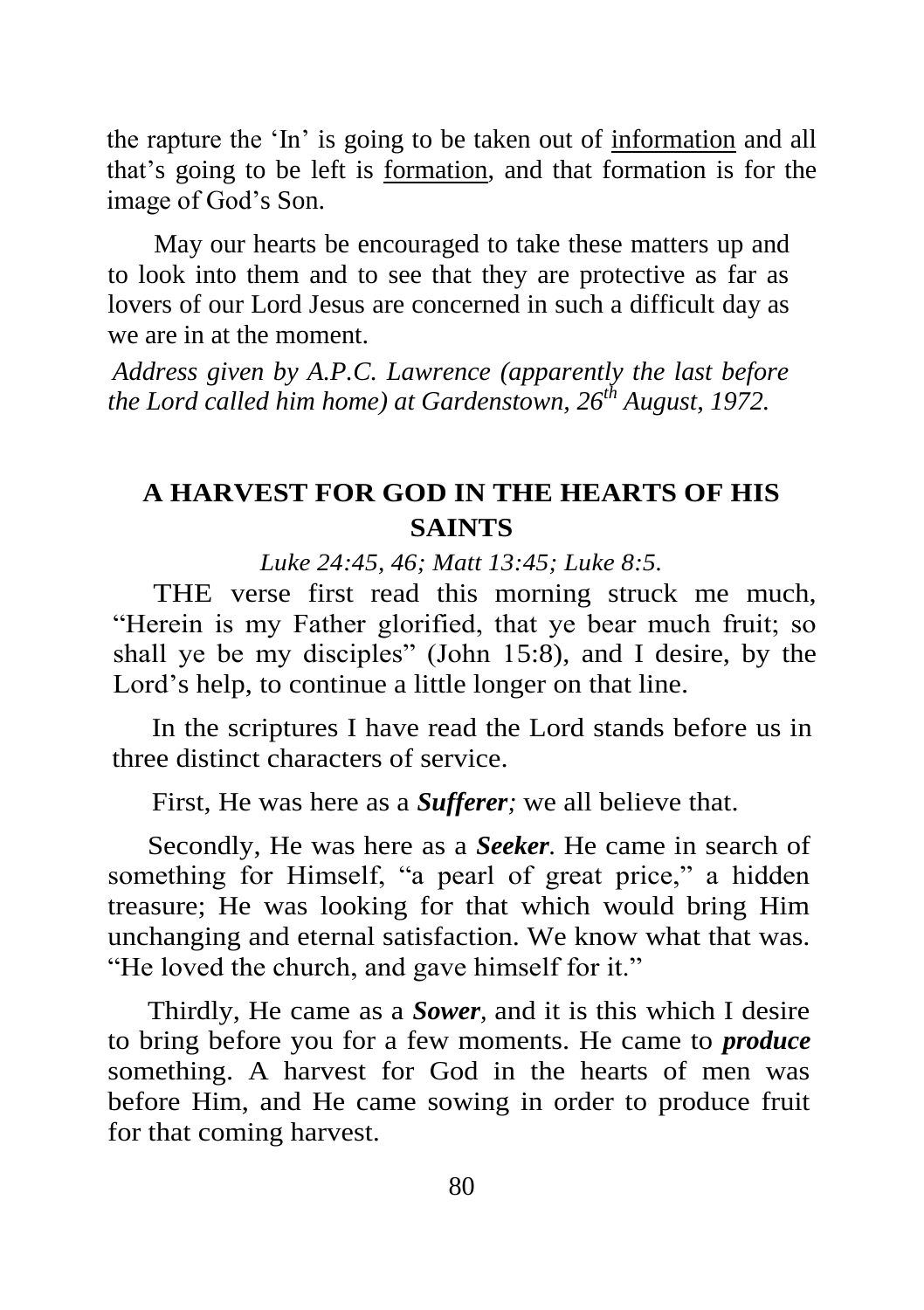For us He came to *suffer;* For Himself He came to *seek;* For God He came to *sow,* 

in order that fruit might be produced for God's eternal glory. Man, we know, had come short of it, and produced instead a crop of shame and sorrow.

I think this subject should interest us, for our need to-day, I feel persuaded, is deeper exercise rather than additional information. May the Lord produce this exercise, dear brethren, both in the speaker's heart and in your own.

The thought of sowing is common enough, especially in the way of service to others, but I am now thinking of those little bits of ground where the seed has already fallen, little bits of what the great Sower Himself has called "good ground," that is, your heart and mine. He has done a good deal of sowing at different times, and this very room has witnessed it. What has He been looking for? Fruit. What has He got? We will leave the answer for the present.

Perhaps we might first inquire, What does He sow? Well, He brings to us the revelation of God as Father, and this revelation is intended to produce fruit for God. "Herein is my Father glorified, that ye bear much fruit; so shall ye be my disciples." But He brings His own love into our hearts. He says, "I have loved you," and here notice how the sowing and the seeking and the suffering are all bound up together by this holy bond of divine affections. He would not have come to suffer for me if He had not loved me; nor would He have sought for a poor thing like me had He not loved me. He would not have thought of me as one to be made fit to be seen in heavenly glory beside Him if He had not loved me. His grace concerning us all is expressed in those marvellous words in John 17, "I have declared unto them Thy name, and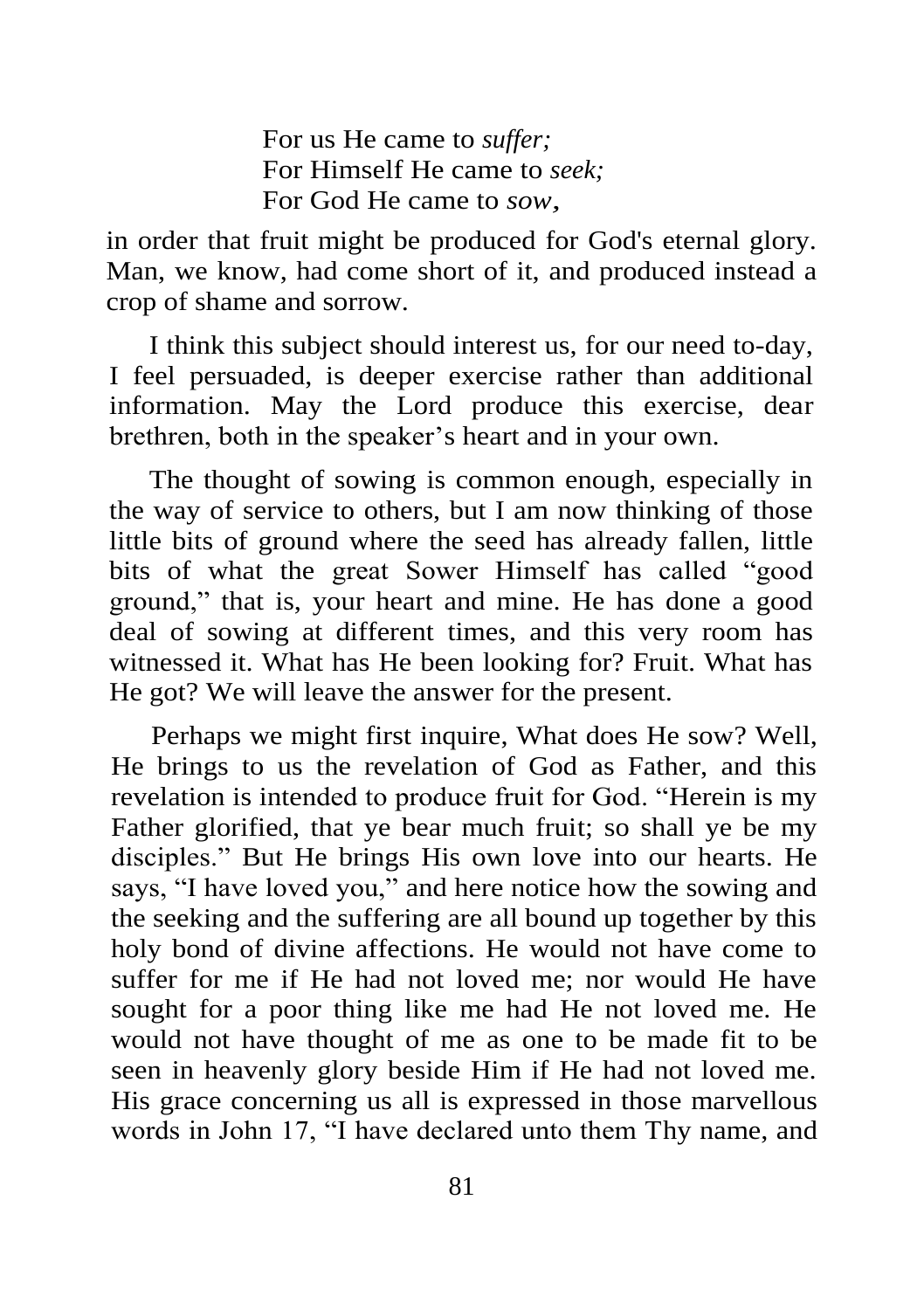will declare it: that the love wherewith thou hast loved me may be in them, and I in them." As though He had said, Father, I desire for them that which was My own choicest portion – that which was mine before the world began – the appreciation and enjoyment of Thy love.

He brings the testimony of God His Father to us. He declares His Father's name, and "much fruit," for His Father's sake is His blessed purpose. Oh, is it not sadly humbling to every one of us that He has seen so little?

It is not enough, dear brethren, that we are an *outwardly*  separated company of believers. Let us beware of mere outside barriers marking us off. It is the kind of crop we produce, the fruit we bear, that should mark us off from our neighbours. "By *this* shall all men know that ye are my disciples, if ye have love one to another" (John 13:35). Is it enough for a farmer that he has a good wall or a well-kept fence round his field, if he has nothing inside worth guarding from the spoiler's foot? It is the state of his crop he is thinking of when he makes or maintains a barrier of separation. May we learn a lesson in this. But let me carry still further this illustration of the farmer, for we have another danger to guard against. It is very important that the farmer should know something of the theory of agriculture, but all the book lore in the world, with the most diligent study of the science of agriculture, would not of itself produce a single ear of wheat. Is there, think you, no danger of our becoming mere students of scriptural doctrine, well able to discern differences and distinctions and to admire and adopt them as valuable additions to our former stock of knowledge? I verily believe there is this danger. *Phraseology* is not *fruit,* and let us remember that God is looking for fruit – fruit that is produced by love, and not love *talked* about merely as a subject, but love *enjoyed* by the Spirit subjectively, that is, in our hearts.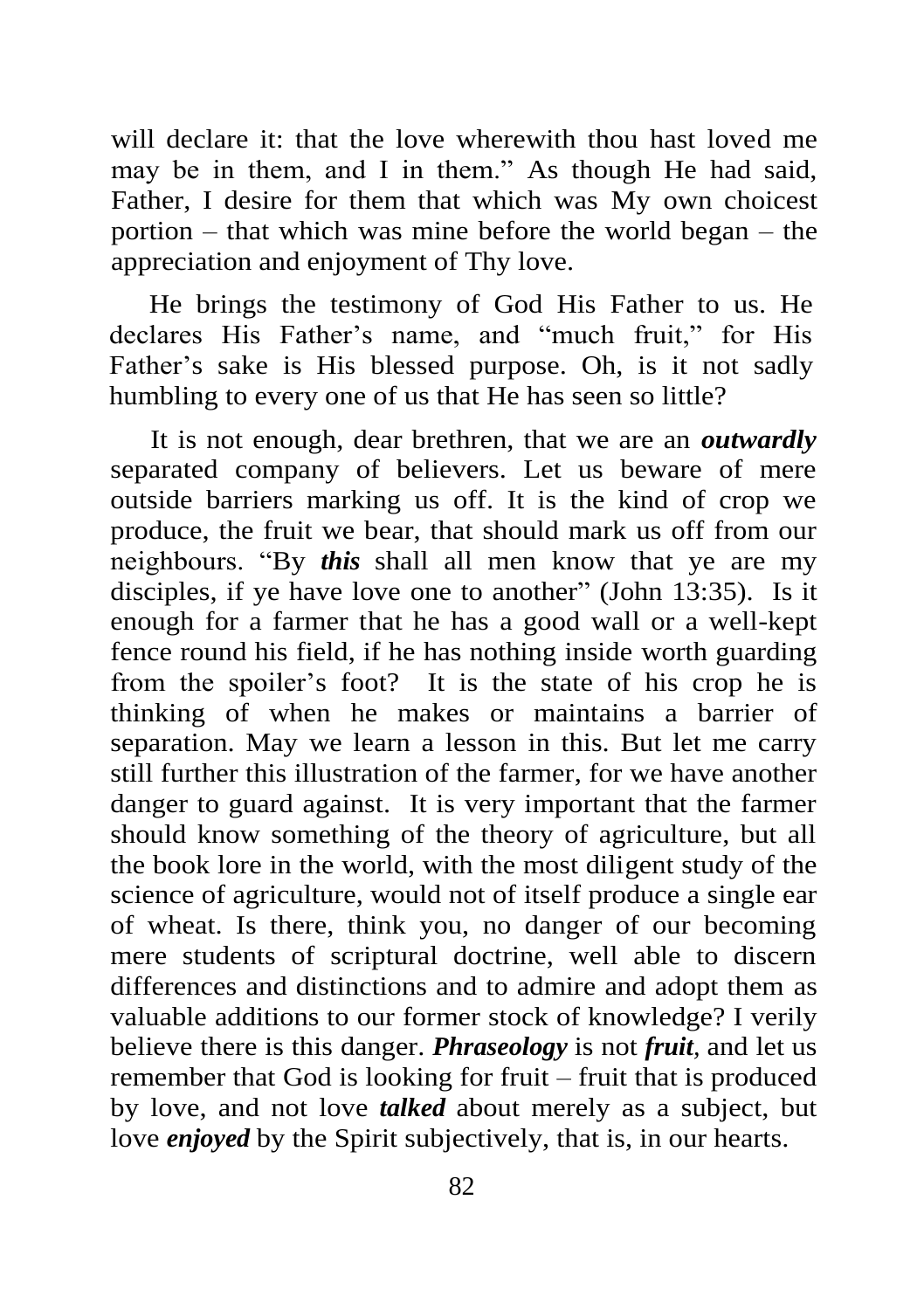If a farmer's fields are infested with thistles, not only will there be a scanty crop, but he will thereby be the means of doing positive mischief to his neighbour's field. And if there is not fruit for God in our field we shall be more of a hindrance than a help to those who come near us. Christ desires that we should be characterised by love, as we have seen in John 13:35, and the verse just quoted by our brother expresses the same desire. "I pray, that your love may abound yet more and more, .... being filled with the fruits of righteousness, which are by Jesus Christ, unto the glory and praise of God" (Phil. 1:9-11.) Please note that this fruit is *by* Jesus Christ, and *to* God's glory. Then we get a like thought in 1 Thessalonians, verse 12 of chapter 3, "The *Lord* make you to increase and abound in love one toward another."

How easy for us on an occasion like this to pass muster, so to speak, with one another and pass on with the most serious hindrances to true testimony practically untouched. It is not enough that we are outwardly moral, that we do not stagger people with flagrant misconduct. We ought not to be content without *fruit for God,* and there will either be this pleasant fruit for God and a vigorous testimony for men in our lives or we shall be a very great hindrance to those who come near enough to our field to look over our hedge and see for themselves what is produced there.

Now this consideration touches the commonest things of daily life. There is nothing more common, perhaps, than money. Take it, then, as an illustration of how fruit-bearing may be hindered. Is there any evil in money? None. It is in itself only a bit of dust but, as we read, "the *love* of money is the root of all evil." Do you think that this kind of "thistle" could not get inside our enclosure? and if not positively cultivated there may it not be regarded with a great measure of complacency?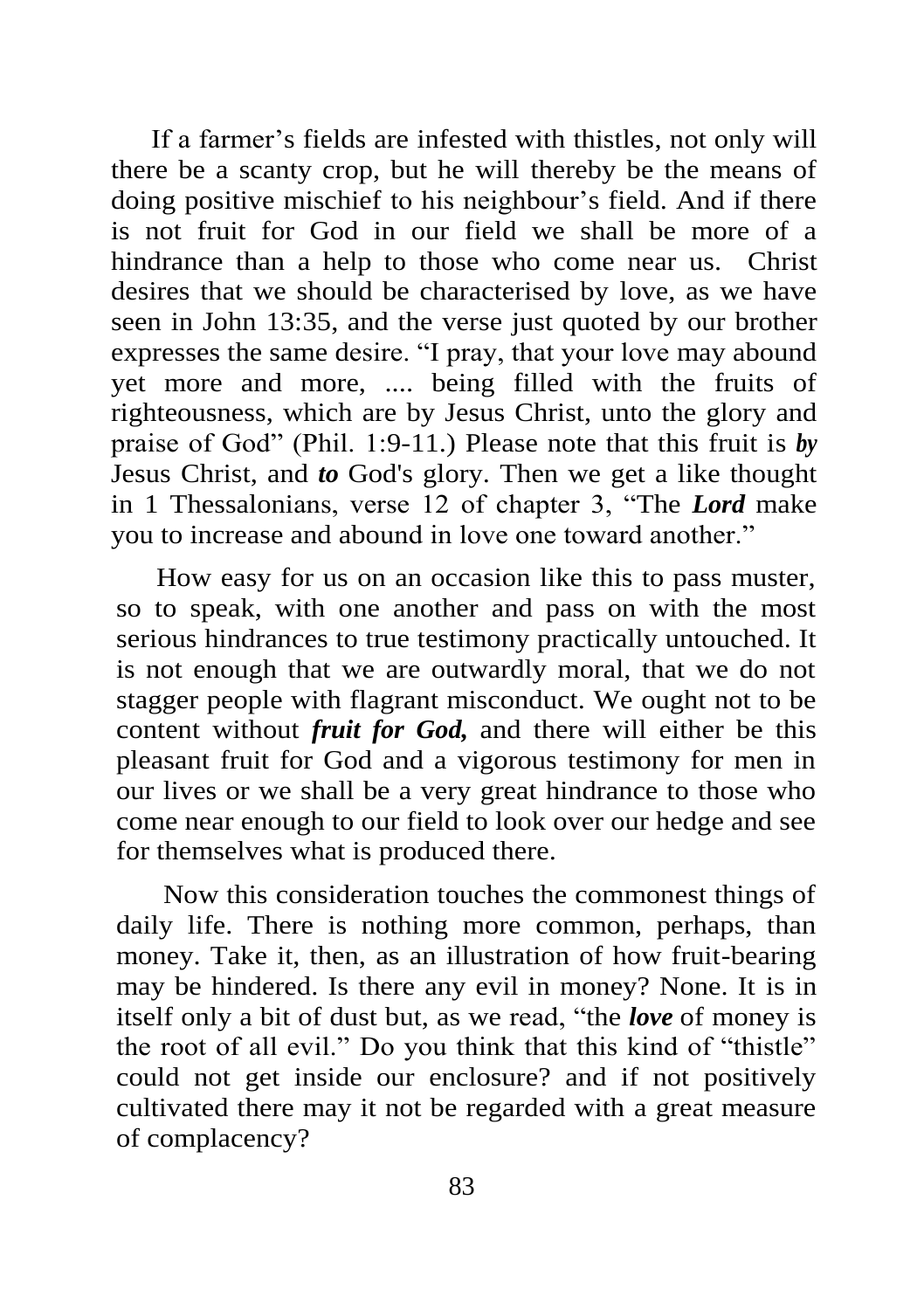What, then, will keep out the evil root of *"money-love" –* more or less natural to us all? Only one thing will effectually keep it out, and that is *divine* love. And if it is not kept out what mischief may it not work! Money will help a man to be something in this world. He can afford to get nearly everything he sets his selfish heart upon. It will help him to distinguish himself in his dress and in his house. The lust of the flesh, the lust of the eyes, and the pride of life can all be fostered by it. And eventually he is able to pose as a big man in a little select world of his own, that is, a world according to his own tastes, and all this while comforting himself that he holds tenaciously to orthodox doctrines!

But mark the blessed contrast to all this. A fire of heavenly kindling is burning in a believer's heart. Divine love is there. What an opportunity for me, he says. I will not spend this on my own gratification. I will spend it for love's sake, I will make someone's heart burn with gratitude to the God who entrusted me with it. I will, by His grace, be the means of grateful thanksgiving going up to His ear. I will make a "friend" *(see Luke 16:9)* of it and use it as a witness that God has put His love into my heart. What a refreshing contrast to its fostering in the heart that which is *"not of the Father*" – "the lust of the flesh, and the lust of the eyes, and the pride of life."

Now let us turn to one in whom these lovely traits were exemplified, the Apostle Paul. Listen to his words to the Ephesian elders: "I have coveted no man's silver, or gold, or apparel. Yea, ye yourselves know, that these hands have ministered unto my necessities, and to them that were with me. I have showed you all things, how that so labouring ye ought to support the weak and to remember the words of the Lord Jesus, how He said, It is more blessed to give than to receive" (Acts 20:33-35.)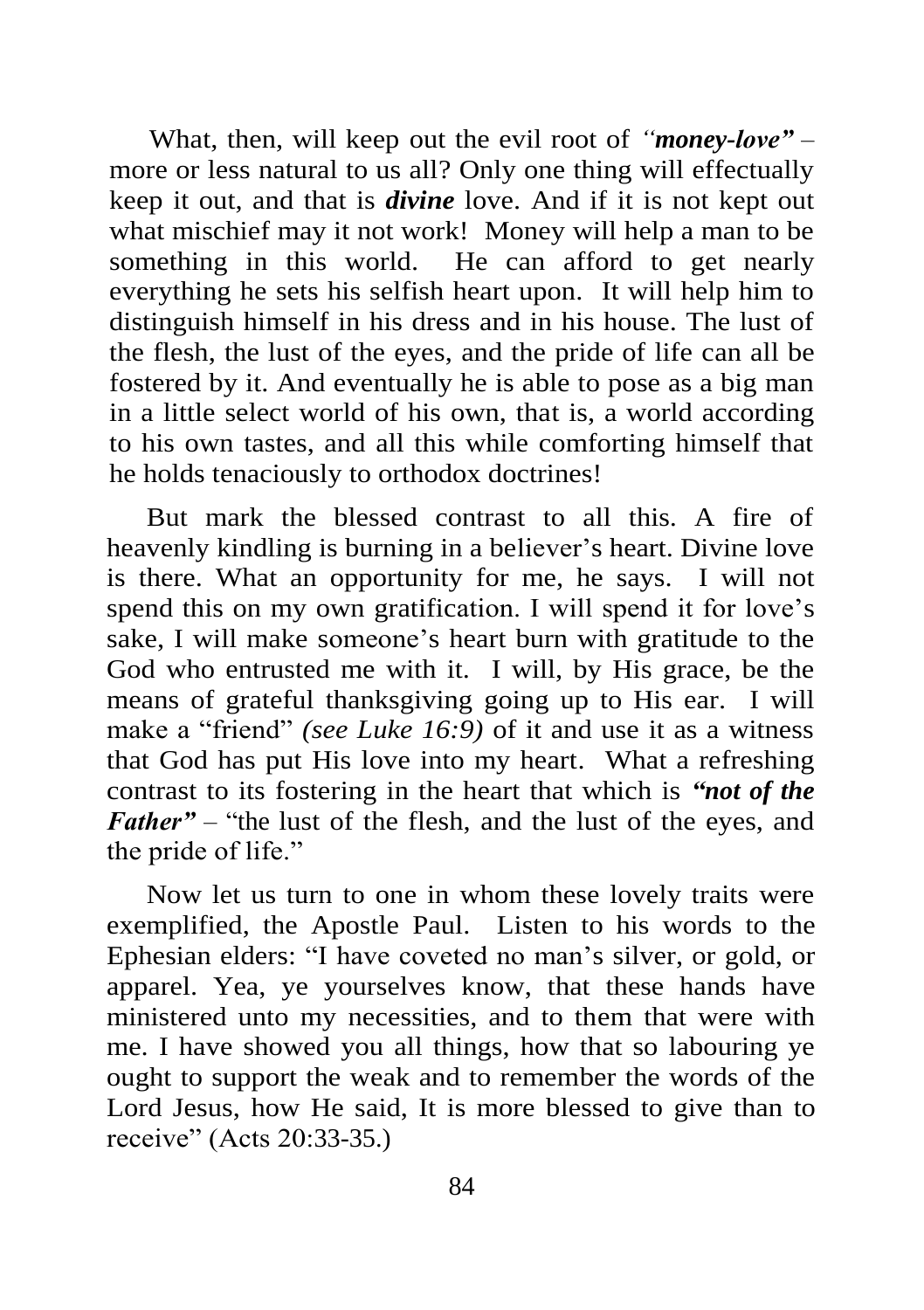Paul would labour so that he might show, by the *little* money he had in his hand, the *great* love he had in his heart. This is a fine specimen of fruit for God, dear brethren – "fruit by Jesus Christ to the glory and praise of God."

Each one of us has a little field in which, in his life here below, he may produce fruit for God. And we all may be sure of this, that if love is not the active principle, there, in some form or other, the world will be.

May the Lord give us to consider these serious things, and to remember that as surely as He came to *seek* and to *suffer* He came to *sow,* and If He came to sow it was that fruit for God might be the happy result in us.

In the midst of the barren profession around, may heavenly mindedness, fruit of heavenly grace, mark us increasingly. Without this the higher the ecclesiastical wall the bigger the stumbling block. The rather may we provoke to love and to good works all who may come near us. The Lord give us more simplicity and reality, that there may be *"much fruit"* for the glory of His own great name by us.

*Address given by George Cutting during meetings at Quemerford, May 1903.*

### **The Judgment-Seat of Christ**

The Bride is composed of all that belong to the Lord, from the day of Pentecost, to the day of the rapture. When the last soul is converted, and, by being sealed with the Holy Ghost, is brought into the body of Christ, that body is complete. The Bride is also then complete, and observe, you will find always that the Bride is connected with glory. When I come to think of eternal glory, then it is, that we specially hear of the Bridegroom and the Bride, terms that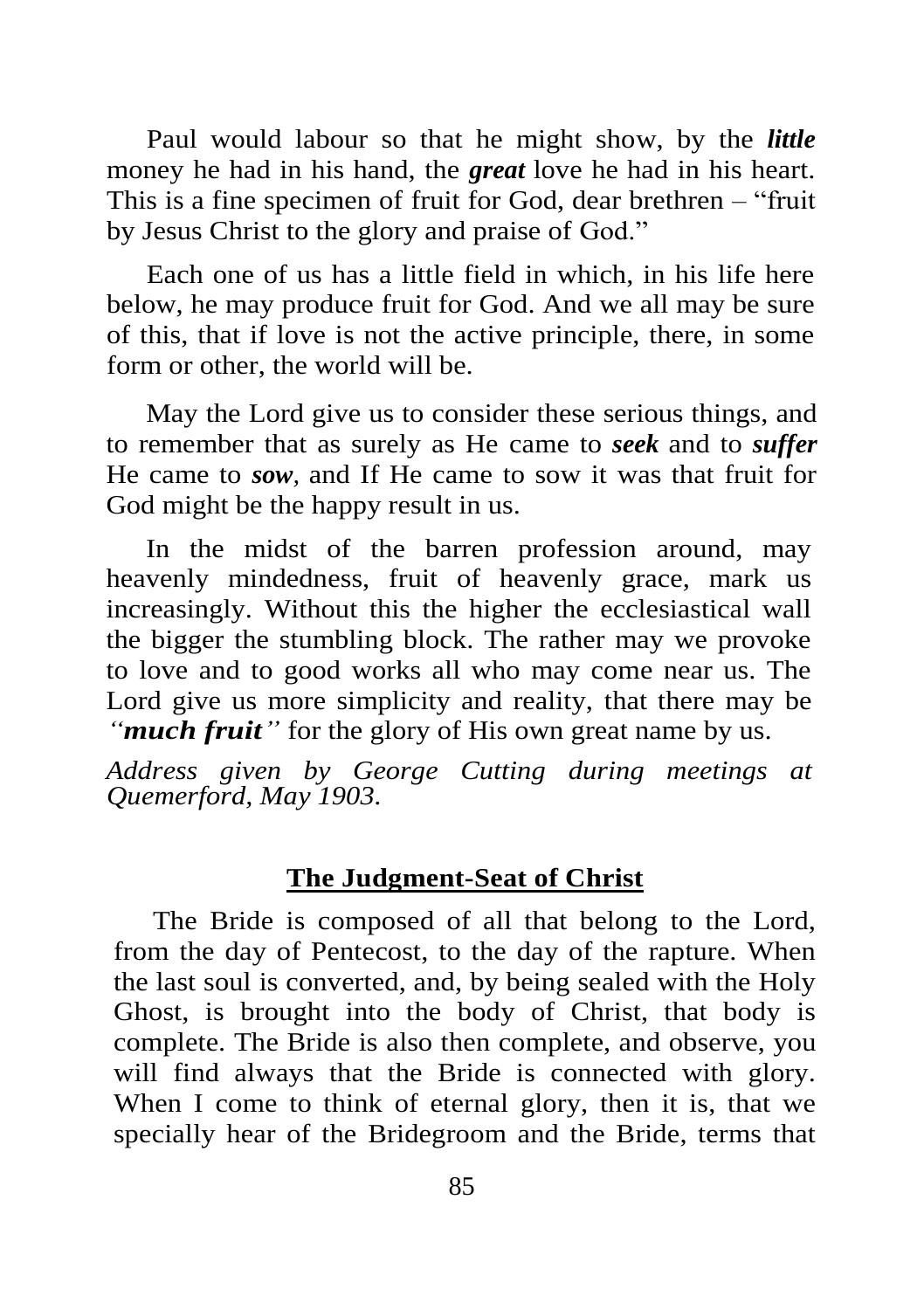call up, and foster in our hearts, those holy and blessed affections that befit such a relationship.

But observe how the Bride is apparelled here. She is "arrayed in fine linen clean and bright; for the fine linen is the righteousnesses of the saints" (ver. 8). What are we to learn from this? "Fine linen" or "white raiment" (Rev. 3:18), would appear, in the Word, to be the figure of practical righteousness in the saint, as "gold" is divine righteousness, in which we stand before God. It is, I judge, connected with reward, though the fruit of perfect grace. "God is not unrighteous to forget your work and labour of love" (Heb. 6:10). This will be the outcome of going before the judgmentseat of Christ, which precedes the marriage day. Although you and I, if believers, can never be judged for our sins – Jesus having been judged for them – yet, as believers, we shall have to give an account to the Lord, by and by, of all our actions here. We shall go before the judgment-seat of Christ, and if we have served the Lord, He will reward us. I believe that when our whole history has come under review before the Lord, we shall come out, deeply thankful, to have gone over it with Him.

I do not think you will be concerned about my history, but only about your own. I shall be very troubled about what will come out then, some one may say. Nay, I will tell you one thing that will come out, you will find that you have been put into glory, in the likeness of Christ. Will you have any objection to review that? Guilt can never be imputed to us, because it has been already imputed to Christ. He died for our sins, and Christ is, then, as now, our righteousness, and our ground for appearing in the presence of God. Nevertheless, when before the Lord, it will be a very blessed, though withal a very solemn thing, to review what His grace was to us here, in our earthly pathway. At that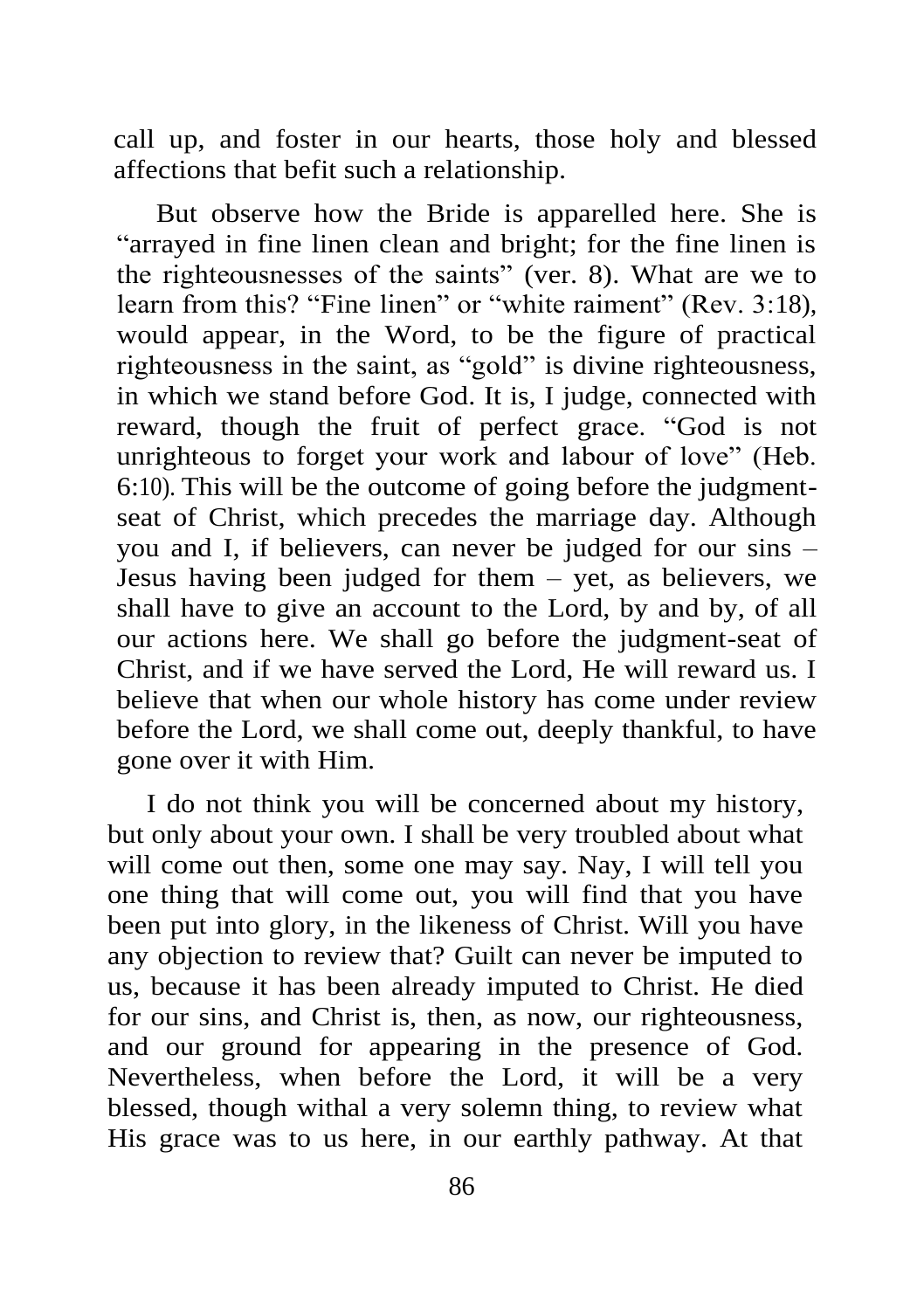moment, when I get before the judgment-seat of Christ, the Lord will, I judge, take me over the whole of my history. Looking back on my life, as an unconverted man, I see, so to speak, a long, dark, black, inky river of nothing but self-will, and sin, and then I come to a point when His grace began to work in my heart, and I see a little bright silvery streak coming in, the first touch of the Spirit of God on my soul. And then the stream of grace begins to widen a little, and the inky stream of self-will, and active sin, to diminish. Thus I retrace the whole of my history, seeing my failures, and my faults, and the Lord's patience, and grace with me; what a fool I was here, and how grace helped me there, and then I come right up to the end of the double stream, and I say, Here I am with Christ in glory. Oh! what wondrous grace, me in glory! I think I shall turn and say, Where is my harp, that I may strike my hand across its strings, and praise the ever blessed, loving Lord, that brought *me* here. I would not miss that for worlds.

What we have been for Jesus here will be manifested there. Your service will come out there, and I tell you honestly, I believe I shall delight to look on then, and say, Look at that brother, what a blessed reward that saint has received, how brightly does his garment shine. Your practical righteousness here will follow you into heaven. This, you see, will make us careful down here as to our walk, and it is a very good thing that we should be careful. We are not trying to get salvation, or righteousness, to fit us for glory, we are only trying to be "rich in good works" (1 Tim. 6:17-19), which will follow us there.

The marriage of the Lamb having taken place, the Son of Man comes out, and who is with Him? You and I, fellowbeliever, will be with Him. Many an earthly bridegroom and bride, have had to be separated, but we are to be *for ever*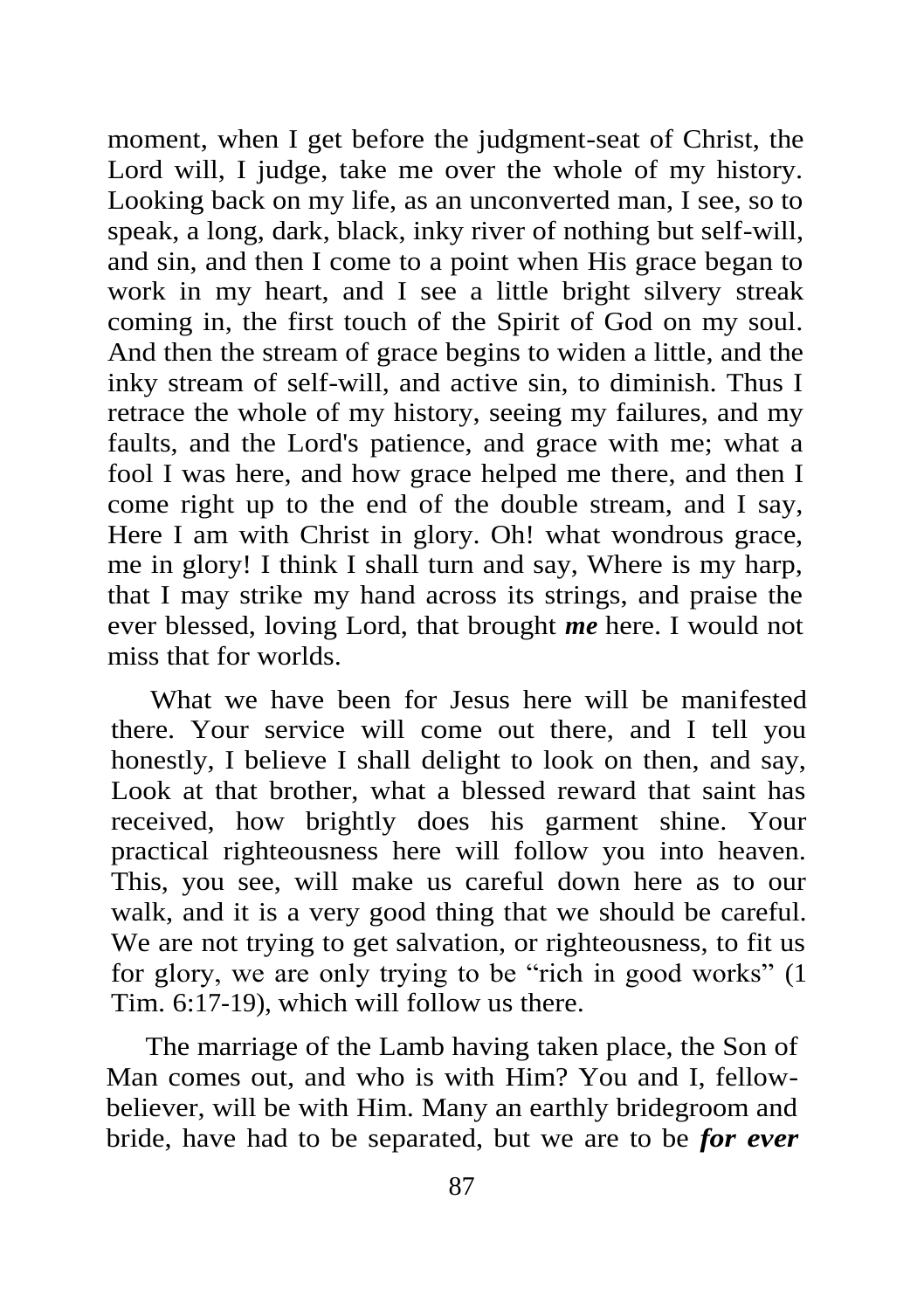*with the Lord;* with Him in the Father's house in glory, at the marriage supper, and when He comes out in majesty, and power, and glory. Will it not be deep joy to be with Him in that day?

*Excerpt from "Behold, the Bridegroom:" the Stone cut out without hands, by Dr. W.T.P. Wolston*

# **Christ in You the Hope of Glory**

*(Colossians 1:27)* 

In its everyday meaning the word "hope" looks on to something to be desired or enjoyed in the future but gives no certainty that it will actually materialise. You hope to do something in the open air but rain may spoil it; you hope that what you have failed to study for an exam will not come up but it probably will; that you will be forgiven for something you did, or forgot to do, but the person you offended may hold it against you; you hope a friend or member of your family will recover from an illness but he or she does not. Life is full of disappointments caused by unfulfilled hopes.

But there is nothing uncertain about the hope based on faith in God's promises and acts. It is rather like "looking forward to" something ardently desired in the future which is bound to come even if it takes longer than expected. Proverbs tells us that a hope deferred makes the heart sick *(13:12)*. The delay discourages because nothing is received during the waiting time. But in the case of "Christ in you" there is present enjoyment of what you already have and will be fully developed for display in all its glory in the future.

Alex Walker dealt very effectively with the meaning of "Christ in us," the amazing grace of God that gives us to have features of His manhood in us as having believed *(see WPT No. 92, pp. 37-40)* – a gift we could never dream of attaining by our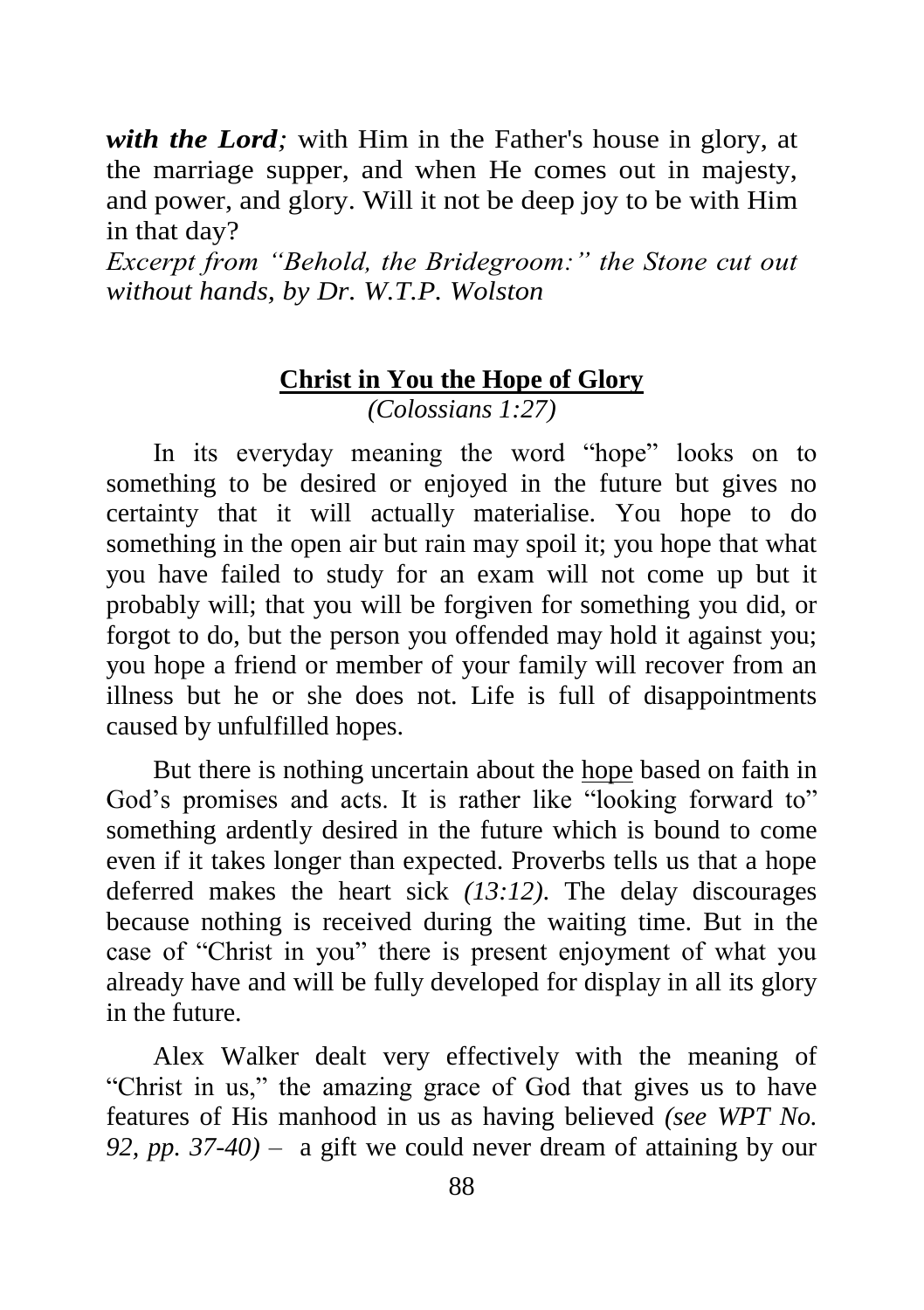own efforts. But we have this treasure of incalculable worth in fragile earthen vessels, as an absolutely new kind of man developing in us by the work of God by His Spirit in us and His word. Men like Paul suffered to announce Christ to each person in order to present each perfect in Him. This is God's work: "He who has begun in you a good work will complete it unto Jesus Christ's day" (Philippians 1:6).

That day will fully display here all the features of the Blessed Man who delights God's heart, including what is of Christ formed in His saints. All the damage done by the enemy to rob God of His original purpose, to have man as His image and likeness, is overcome by His introduction of Jesus Christ as the Man He has glorified – crowning Him with glory and honour. And in the end He will head up everything in the entire universe in that Man. What a victory! What grace that gives us a part in it!

No doubt there are many other aspects of this glory but these are some of the thoughts that occurred to me.

*John Grayling (September 2014)*

# **Fragment**

All, I suppose, realise that what is of ourselves must be [put](http://bibletruthpublishers.com/phut-put/ljm16316) aside. I think I may say more; there is not one single bit which we ever receive into our souls of Christ that is not at the expense of what is of ourselves being judged and put aside. We may learn many a thing about Christ very honestly and sincerely, and yet, owing to the condition of our souls – something of the [old](http://bibletruthpublishers.com/old-man/ljm21719) [man,](http://bibletruthpublishers.com/old-man/ljm21719) some root of self, not judged and given up – we are not able to profit and take up the [truth](http://bibletruthpublishers.com/truth/ljm22405) that we may sincerely have learned.

*Extracted from "Christ in Luke's Gospel" by T.H. Reynolds.*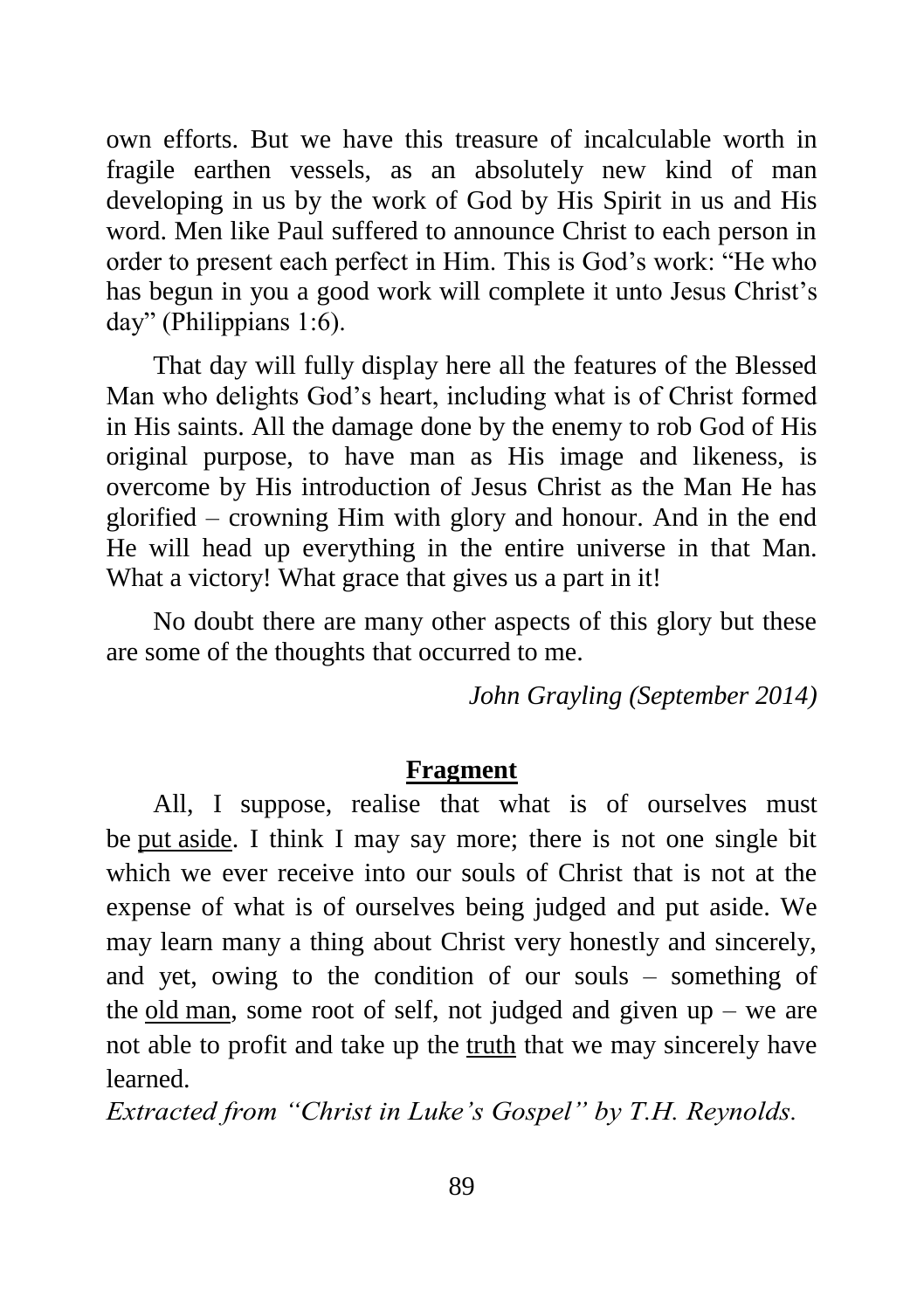# **God's Ways** *Isaiah 55:8, 9; Romans 11:33-36.*

I want to say something about the thoughts and ways of God. We know something about the love and grace of God as He has revealed these features, which are known to us, but in our own power we cannot penetrate God's thoughts. Indeed, we cannot even see into one another's thoughts, although our behaviour reveals something about them to others.

Isaiah is speaking to Israel and Judah; Paul is speaking to Gentiles but each provides a similar message. This 55<sup>th</sup> chapter of Isaiah is really a gospel chapter. The structure of the verses read is interesting; in verse 8 God's thoughts come before His ways but in verse 9 the order is reversed.

As we look back on our lives we may ask why this or that happened; perhaps experiences which took place ten or twenty years ago or more which we still don't understand. People often ask, 'If God is a God of love, why did He allow this or that?' We haven't the answer to God's ways. People, especially scientists, query the origin of creation and recently the idea has been put forward that it all began with gravity rather than matter, but gravitational force exists between two objects only, which must have existed already.

Then people doubt God's very existence. Man has no knowledge of what God's thoughts and ways are. There are, however, eminent scientists who are evangelical Christians, such as J. L---x, the author of a book which I have recently read. Astronomy is a wonderful subject about which I know but little; as you look at the night sky you see God's works. I listened recently to an audio book which is a biography of J. K---r, a  $17<sup>th</sup>$  century mathematician and astronomer and I very much liked the title of the book which was "A Giant of Faith and Science" – "Faith" being put first. He was oppressed by the Catholics and was even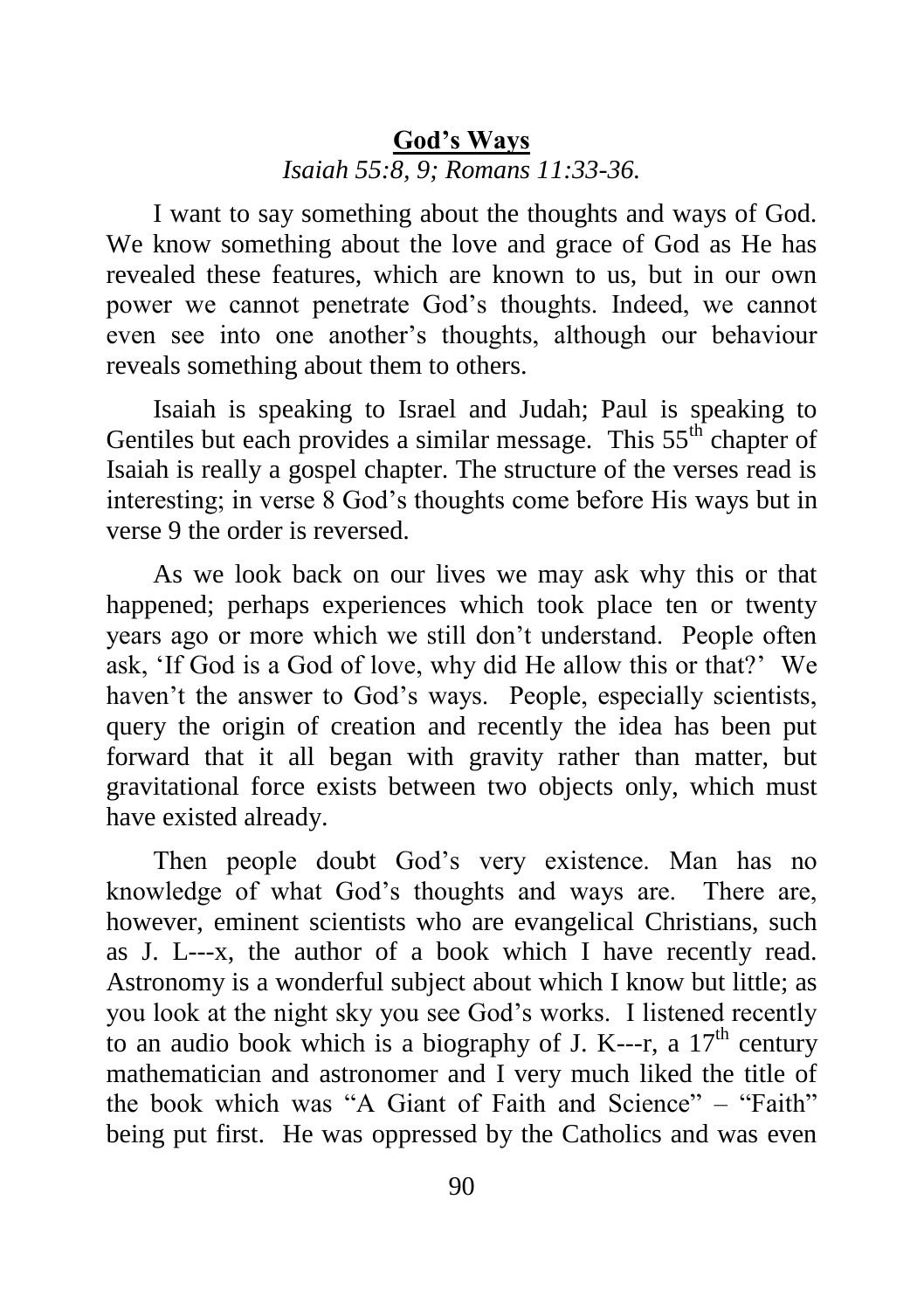strongly criticised by the Lutherans, for holding firmly to his belief that all Christians who were under the shelter of the precious blood of Christ were his brethren. He looked out at what God had created and saw His works, but his faith came first. I am sorry for people who say there is no God, because they cannot prove that and therefore it is not science, because the scientific method is facts first and theories to follow. We are told why the earth was created, and why man; then in verse 7 we are told by the prophet what brought in the distance and how that distance can be removed.

We look at events in the world and at brethren who suffer: Iraq – Why? North Korea – Why? Earlier in history the sufferings in Auschwitz – Why? A walk through there can be a tearful experience to any sensitive visitor who could need a very large handkerchief. Sometimes it seems that man's ways are allowed.

We cannot get inside the thoughts of God but there are things revealed, for example His love. John speaks much of this and he goes back to beginnings. Isaiah gives an invitation to seek God *(verse 6)* – a profitable occupation*.*

It is a different setting in Romans. God has not given up Israel, though many would like existence of the nation to cease. Nothing but God's ways can logically account for the state of Israel still being there, although in unbelief, surrounded by so many enemies. The context shows that God has not cast off His people *(see ch. 11, verse 1)*, although some Christians think that is the case, and that it has been replaced by the Church.

Then; we have Paul's doxology – God's judgments are unsearchable and His ways untraceable. "Who has known the mind of the Lord, or who has been His counsellor?" Isaiah 9 gives it as a name of the Lord Jesus – "Counsellor". "To Him be glory." Consider all those prepositions in the text of verse 36; everything comes from Him and goes back to Him.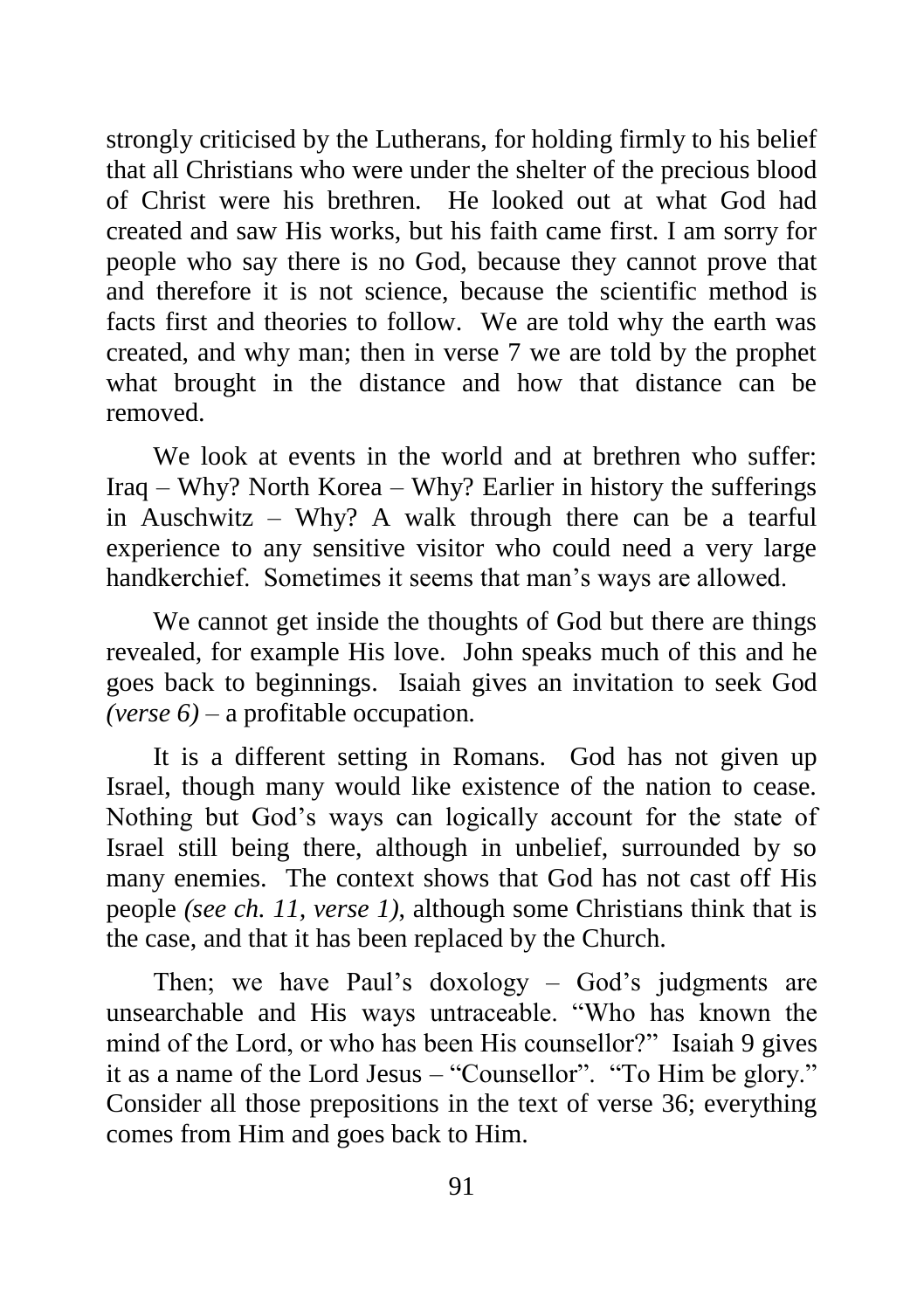One thing we as Christians know: we shall be with the Lord Jesus and like Him. Perhaps then we shall know more as we are informed in 1 Cor. 13*.* Abraham asked: Shall not the Judge of all the earth do right?

*Reconstruction of a word by Stuart Hopkins, 22nd October, 2014.*

#### **The Worker, the Vessel and the Servant**

*Be diligent to present yourself approved to God, a worker*  who does not need to be ashamed, rightly dividing the Word of *Truth ... He will be a vessel for honour, sanctified and useful for the Master, prepared for every good work ... A servant of the Lord must not quarrel but be gentle to all.*

(2 *Timothy* 2:15,21,24 *NKJV)* 

The great thing for a Christian **worker** is to be approved of God. This will require a stubborn refusal to be sidetracked by unprofitable words and conversations and instead to make a diligent, careful study of the Word of God. The results will be well worth it: a worker who uses his divine tools (the Word of Truth) so effectively that he has no need to be ashamed of his work.

The great thing for a Christian **vessel** is to be clean. In Paul's day people like Hymenaeus and Philetus perverted the truth and led people astray. In our day, people with modern names do likewise. Their false teachings bring such confusion into Christian circles that at times only God knows those who truly belong to Him. The great issue for those Christians who want to be usable for the Master is not to decide who is who. Rather, it is to depart from iniquity regardless of what other sincere Christians may choose to do. The goal is not to conform to popular Christianity, but to be vessels "to honour, sanctified and useful for the Master, prepared for every good work."

The great thing for a Christian **servant** is to be gentle. When we take a separated position unto Christ, we may easily slip into a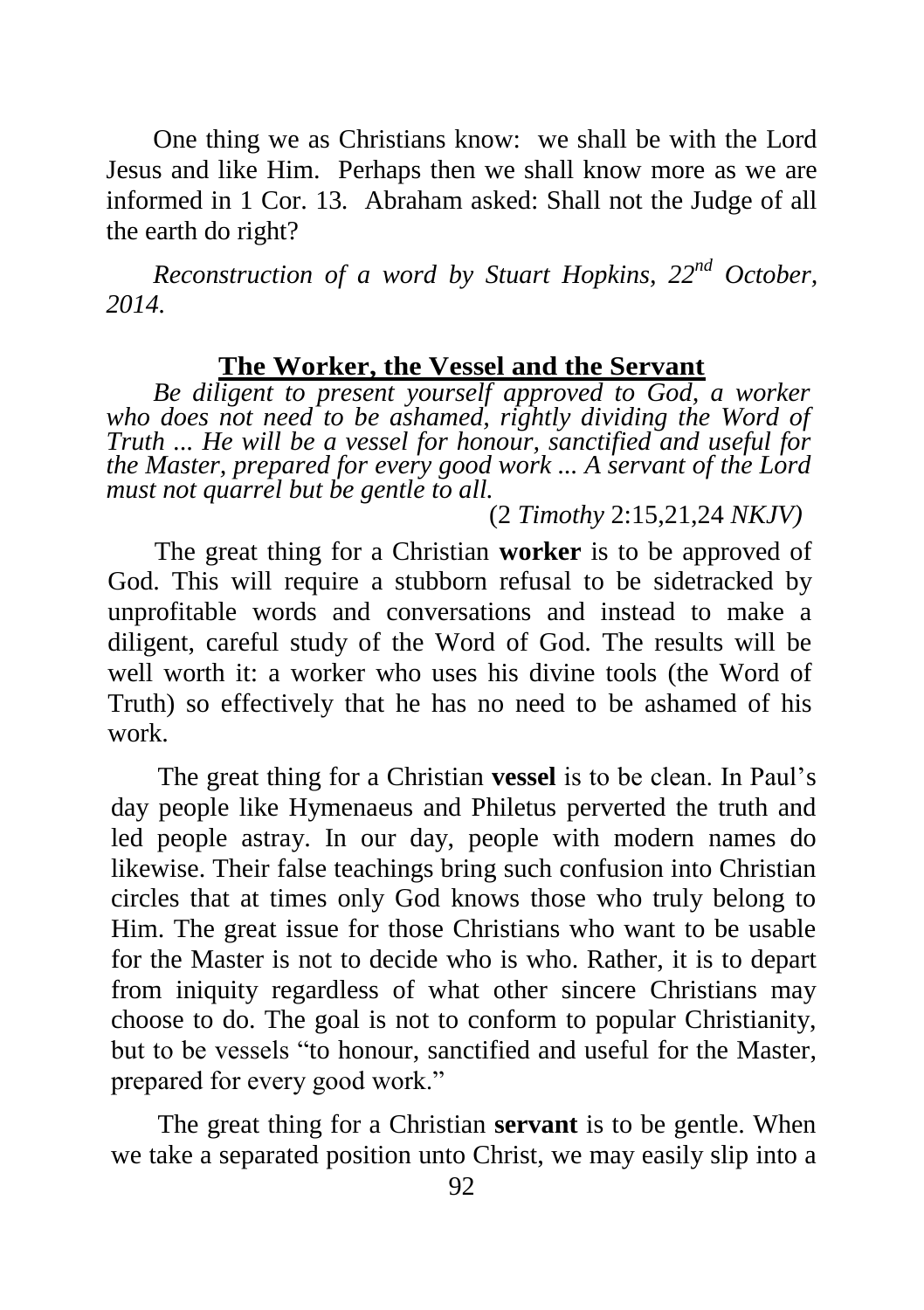harsh, cold, legalistic attitude that tolerates no one's opinion but our own. Or we may become engrossed in "foolish and ignorant disputes" which involve us in winning arguments instead of winning souls. A gentle Christian will rather pursue those godly things that lead to true fellowship and will display a godly humility that leads to effectiveness in helping others.

*G.W. Steidl*

*Reproduced from "The Lord is Near," by kind permission of Bible Bookshelf Canada.*

### **POETIC PAGES**

#### **His Rich Grace**

Trusting in the glorious Saviour, I have rest; Peace which passeth understanding: Oh! How blest! Soon to see the glory beaming In His face; With Him share eternal blessing: Oh! What grace! Now to trace His blessed footsteps Till that day: Till He comes, and all His loved ones Calls away. May we find our every joy then In His will. Though we're tried, and Jesus tarry, Waiting still. In the power of the Spirit Walking here; In His heavenly love abiding, Dwelling there.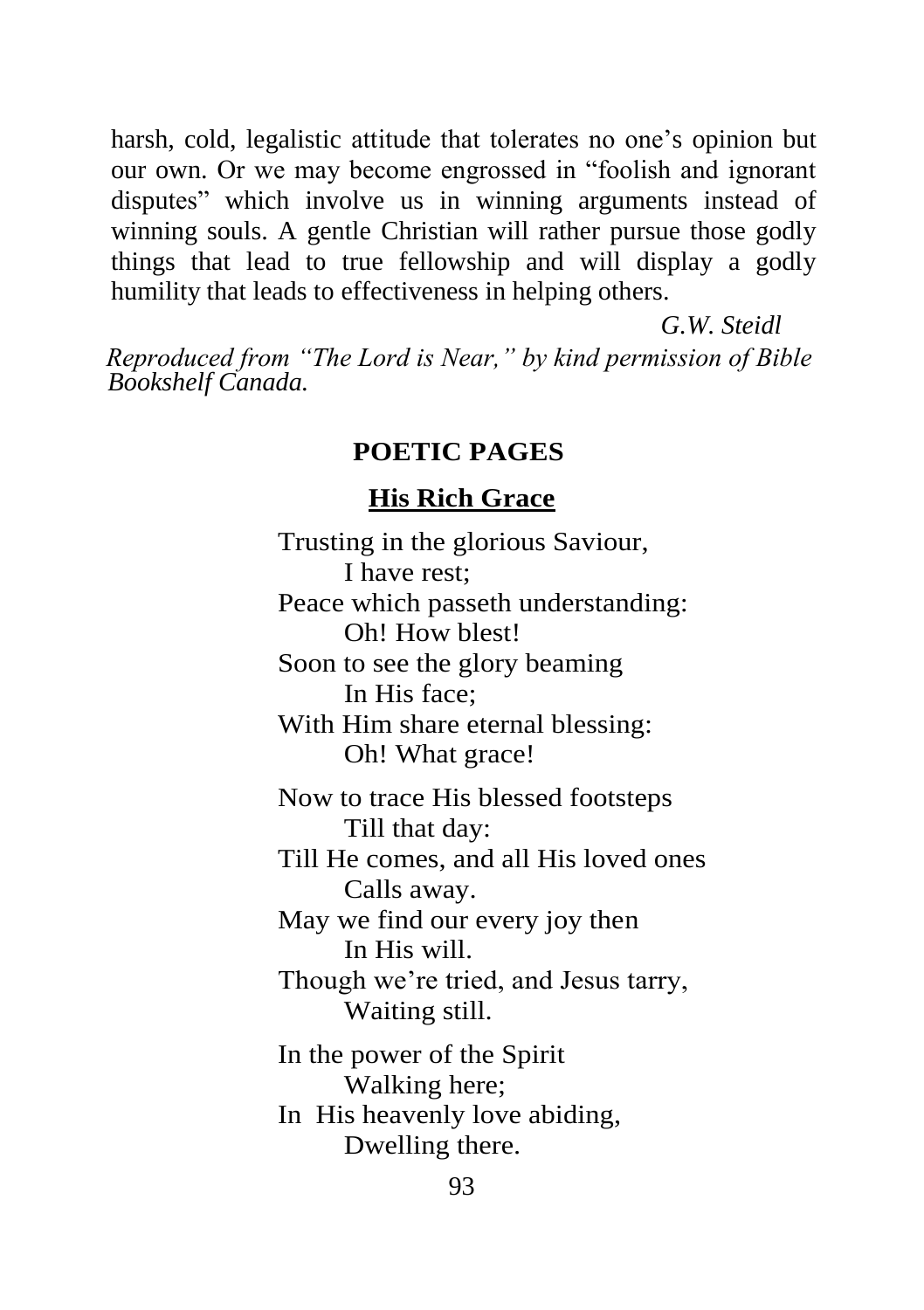Day by day His glory seeking, His who died; Sharing now His heart's affection, Satisfied. Learning now, in sweet communion, How to live; Sweeter joys than earth affordeth He doth give. Known when He's our only Object There above; And our hearts find all their treasure, In His love. We've no sorrow, but what Jesus Knew before; And for all we soon shall praise Him Evermore. Shall we here a portion seek then Where He died, With the world that God's blest Son hath Crucified? No, but ever on be pressing, Till we come To the Father's house, the glory, God's blest home. Things here counted loss, Him having For our gain, And the prize of God's high calling To attain. Soon our Lord Himself is coming In the air, And His joy on high for ever We shall share.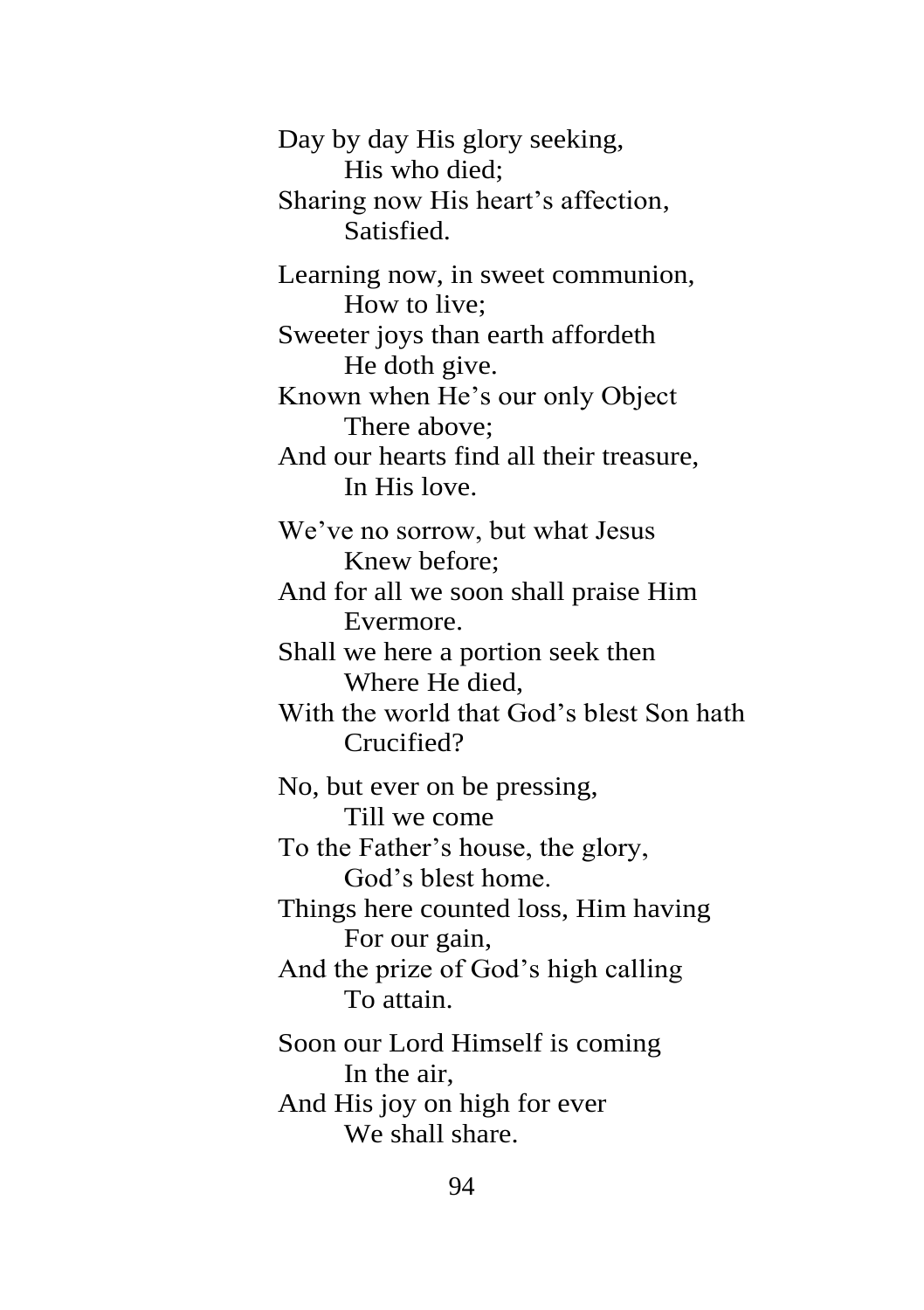With Him, like Him, in yon realms of Cloudless light All His saints His face beholding: Wondrous sight!

'Tis the everlasting counsel In the Son; By His death and resurrection For us won. Dwelling there to endless ages Through His blood, We shall own the grace unbounded Of our God.

*Edward H. Chater (1885)*

#### **NOTE**

The Editor trusts that the selection and composition of material for this magazine has been undertaken with the Lord's guidance and that the contents are of moral and spiritual value and appropriate to present needs. The only infallible statement of truth, however, is found in the Holy Bible and the reader is, therefore, urged to follow the practice of the Bereans, who "received the word with all readiness of mind, and searched the Scriptures daily, whether these things were so" (Acts 17:11). The Editor is always happy to receive comments and inquiries, and to consider suggested articles for inclusion in future issues.

*/ P.T.O.*